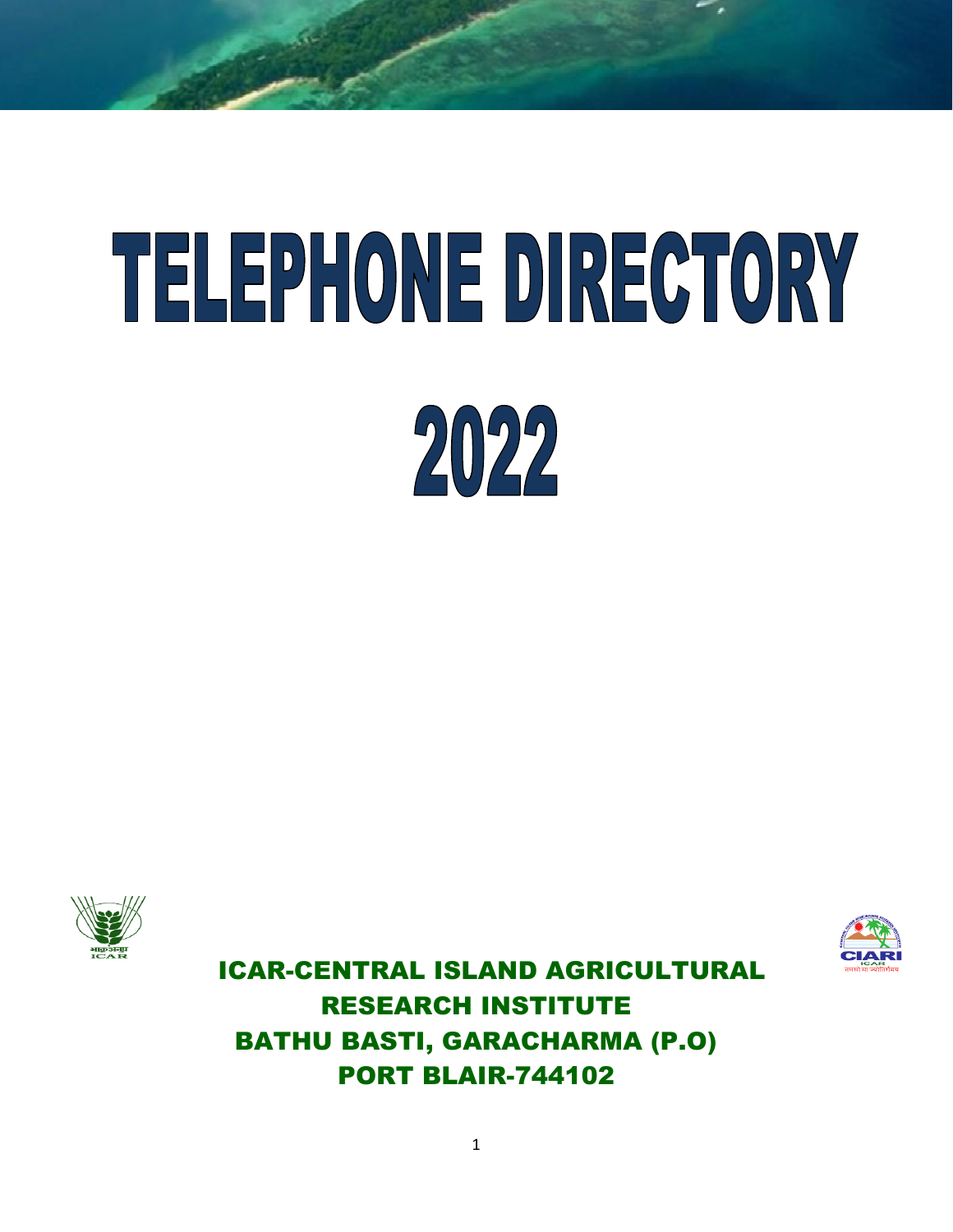**© DIRECTOR, ICAR-CIARI, PORT BLAIR** 

#### *Published by*

**Dr. Eaknath B Chakurkar,** Director, ICAR-Central Island Agricultural Research Institute Port Blair-744 101, Andaman & Nicobar Islands

*Compiled by*

D. Karunakaran

Asma Bibi

G. Suresh

The ICAR-CIARI Personnel Directory (2022) provides the list of personnel as on 04.03.2022 and does not purport to be a seniority or gradation list of staff members. The Directory is being published as information source for facilitating better communication and not to be used for any other purpose. It is intended to be upgraded from time to time.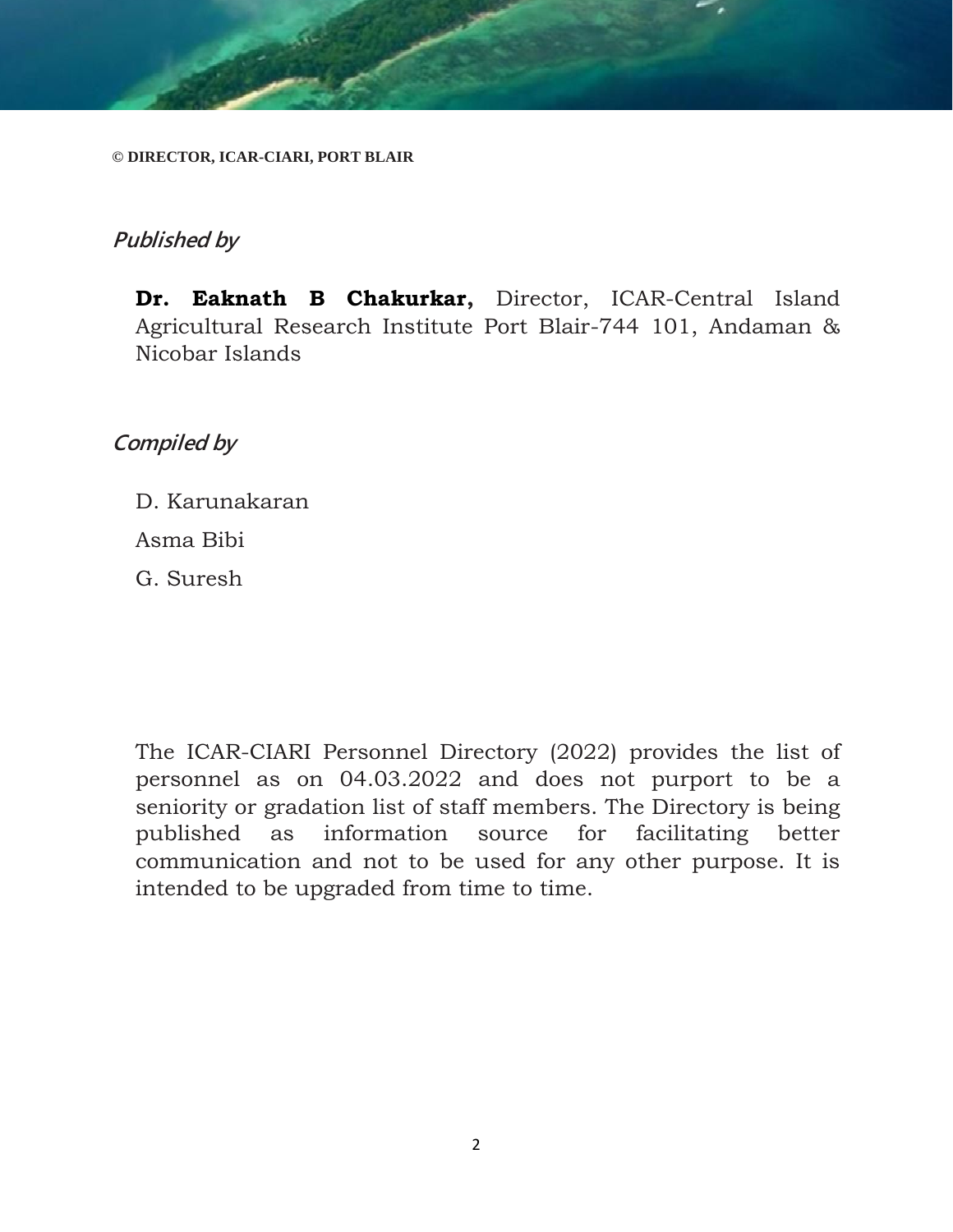**© DIRECTOR, ICAR-CIARI, PORT BLAIR** 



#### **Dr. Eaknath B Chakurkar Director**

#### **ICAR-CENTRAL ISLAND AGRICULTURAL RESEARCH INSTITUE BATHU BASTI, GARACHARMA (P.O) PORT BLAIR -744102**

Phone 03192-250341(O) 03192-250436(D)

E-mail [director.ciari@icar.gov.in](mailto:director.ciari@icar.gov.in) [eaknath.chakurkar@icar.gov.in](mailto:eaknath.chakurkar@icar.gov.in)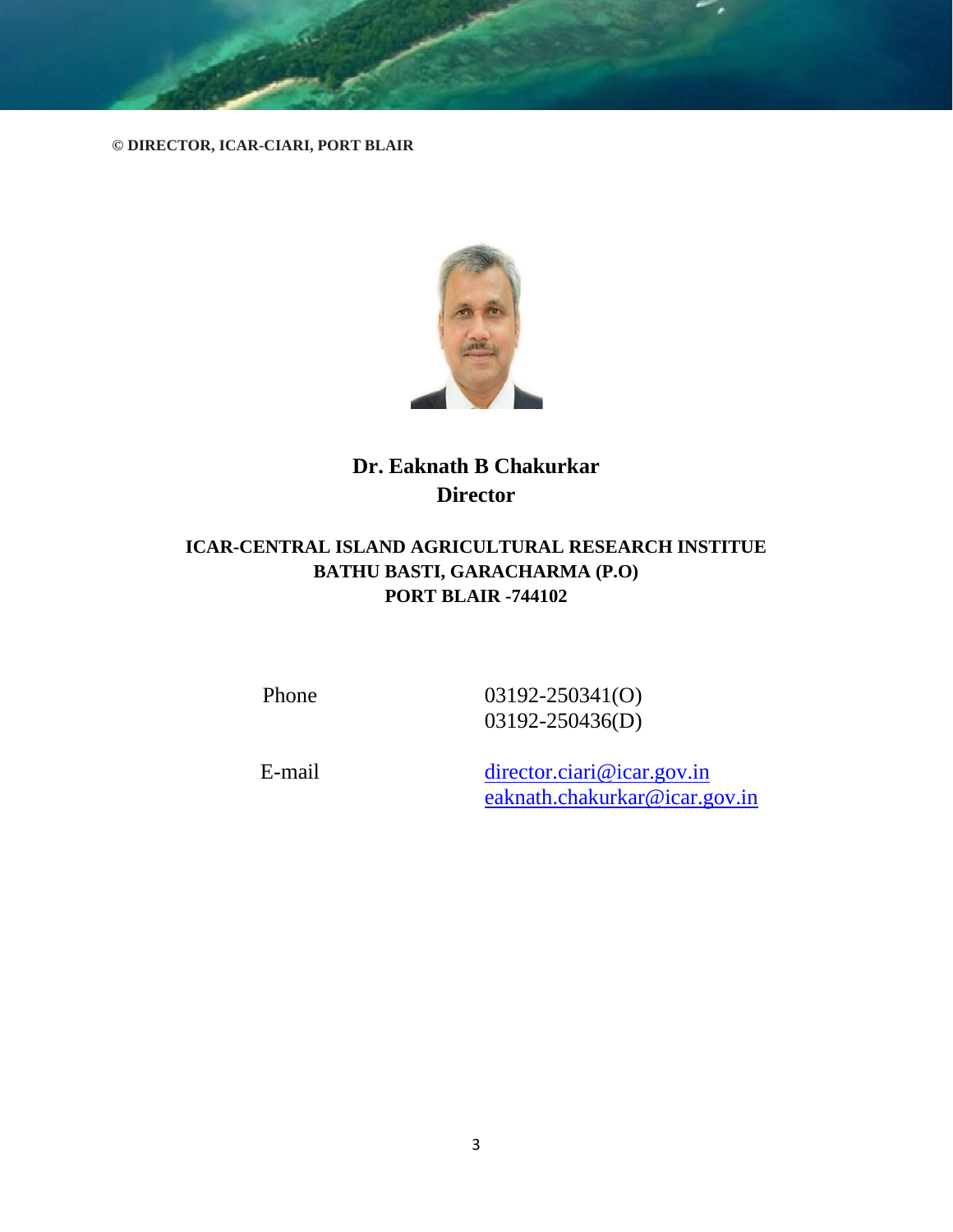## **CONTENTS**

| Director                                     | 5  |
|----------------------------------------------|----|
| Scientist                                    | 5  |
| <b>Technical Staff</b>                       | 9  |
| <b>Administrative Staff</b>                  | 11 |
| <b>Skilled Supporting Staff</b>              | 13 |
| Krishi Vigyan Kendra, South Andaman          | 16 |
| Krishi Vigyan Kendra, N & M Andaman          | 17 |
| Krishi Vigyan Kendra, Nicobar                | 18 |
| <b>Regional Station, Minicoy</b>             | 19 |
| Andaman & Nicobar Administration             | 20 |
| Lakshadweep Administration                   | 22 |
| Indian Council of Agricultural Research, New |    |
| Delhi                                        | 23 |
| <b>Guest House</b>                           | 25 |
| Help Line                                    | 26 |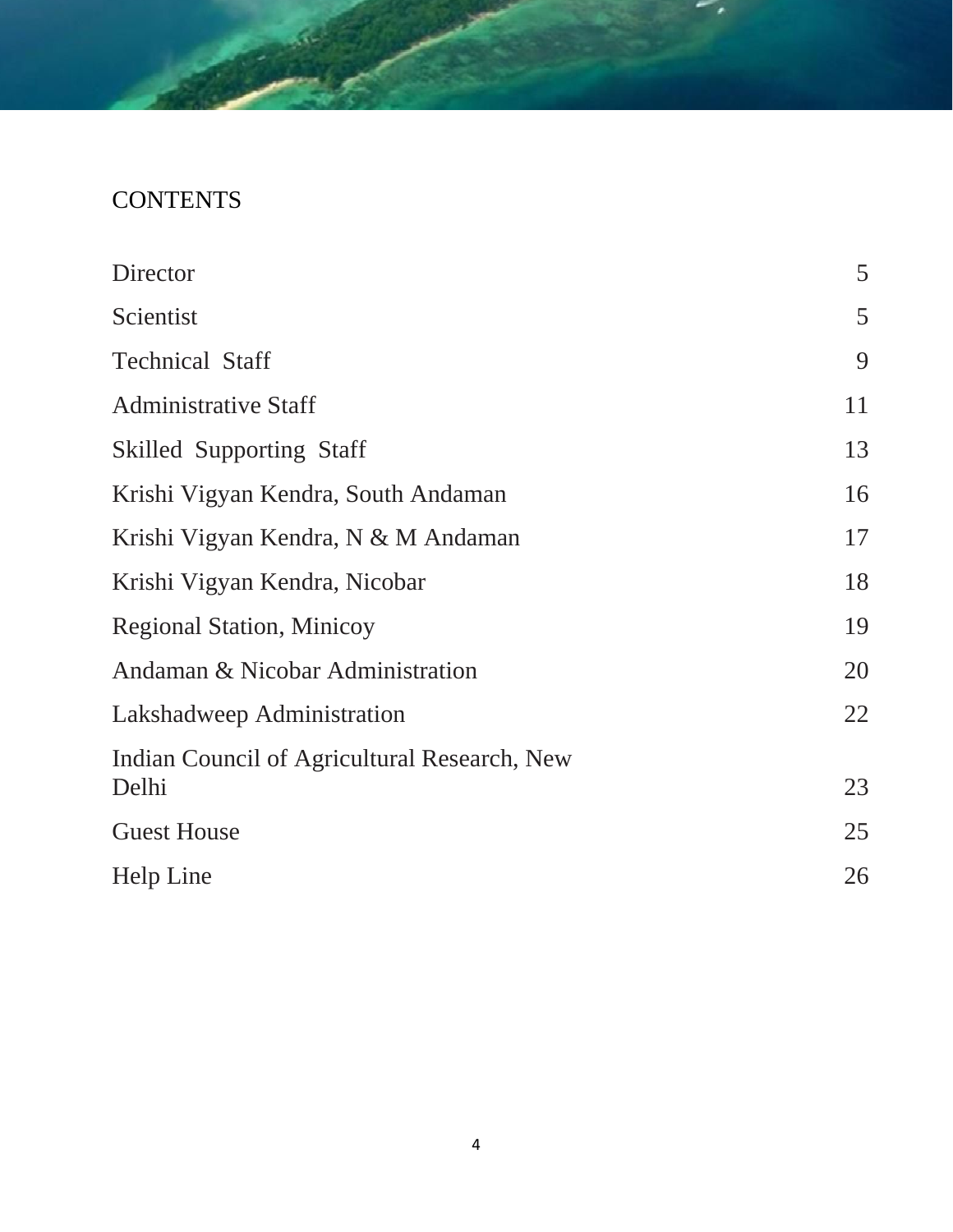| <b>DIRECTOR</b>                                         |                                  |
|---------------------------------------------------------|----------------------------------|
| Dr. Eaknath B Chakurkar                                 | (M)9423056085                    |
| Director                                                | director.ciari@icar.gov.in       |
|                                                         | eaknath.chakurkar@icar.gov.in    |
|                                                         |                                  |
|                                                         | <b>SCIENTIST</b>                 |
| Dr. B A Jerard                                          | $(M)$ 9531905055                 |
| I/c Head $(H & F)$                                      | augustinejerard.b@icar.gov.in    |
| Principal Scientist (Horticulture)                      |                                  |
|                                                         |                                  |
| Dr. Debasis Bhattacharya                                | $(M)$ 9432015701/<br>8420736888  |
| I/c Head (ASD)                                          | Debasis.Bhattacharya@icar.gov.in |
| <b>Principal Scientist (Veterinary</b><br>Parasitology) |                                  |
|                                                         |                                  |
| Dr. A Velmurugan                                        | $(M)$ 9933270521                 |
| <b>Principal Scientist</b>                              | a.velumurugan@icar.gov.in        |
| (Soil Science), NRM                                     |                                  |
|                                                         |                                  |
| Dr. P K Singh                                           | (M) 9474273099                   |
| Head (FCI&P)                                            | Pankaj.Singh1@icar.gov.in        |
| <b>Principal Scientist</b>                              |                                  |
| (Genetic & Plant breeding)                              |                                  |
| Dr. S K Zamir Ahmed                                     | $(M)$ 9434262869                 |
| I/c Social Science Section                              | Zamir.Ahmed@icar.gov.in          |
| <b>Principal Scientist</b>                              |                                  |
| (Agricultural Extension)                                |                                  |
|                                                         |                                  |
| <b>Dr.R Kiruba Sankar</b>                               | $(M)$ 9531830514/                |
| $I/c$ FSD                                               | 9933246926                       |
| Scientist(Fish & Fisheries Science)                     | RKiruba.Sankar@icar.gov.in       |
|                                                         |                                  |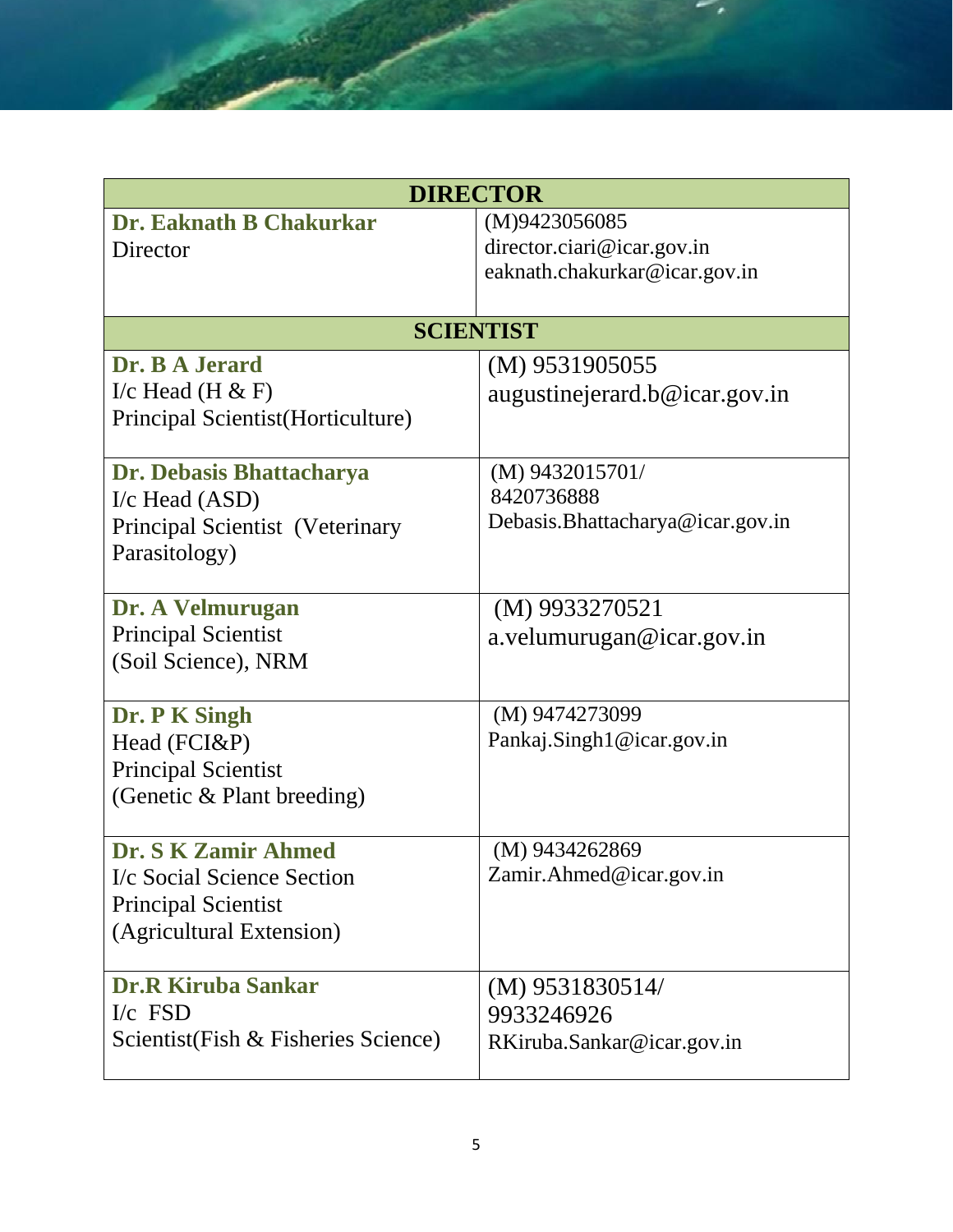| Dr. S Jai Sunder<br><b>Principal Scientist (Veterinary</b><br>Microbiology)<br><b>ASD</b> | (M)9434281840<br>Jai.Sunder@icar.gov.in |
|-------------------------------------------------------------------------------------------|-----------------------------------------|
| Dr. V Baskaran                                                                            | (M) 9531852795                          |
| Principal Scientist (Horticulture)<br>H & F                                               | V.Baskaran@icar.gov.in                  |
| <b>Dr. T P Swarnam</b>                                                                    | $(M)$ 9679541781                        |
| Principal Scientist(Agronomy)<br><b>NRM</b>                                               | Swarnam.tp@icar.gov.in                  |
| Dr. T Sujatha                                                                             | (M) 9531818976                          |
| Sr. Scientist (Poultry Science)<br><b>ASD</b>                                             | Sujatha.T@icar.gov.in                   |
| Dr. K Abirami                                                                             | (M) 9933278631/9476012040               |
| Sr. Scientist (Fruit Science)<br>H & F                                                    | K.Abirami@icar.gov.in                   |
| Dr. P A Bala                                                                              | $(M)$ 9828011225                        |
| Sr. Scientist (Animal Nutrition)<br><b>ASD</b>                                            | Prakasanada.Bala@icar.gov.in            |
| Dr. I Jaisankar                                                                           | (M) 9474274410                          |
| Sr. Scientist (Agroforestry)<br>H & F                                                     | I.Jaisankar@icar.gov.in                 |
| Dr. T Subramani                                                                           | $(M)$ 9476025075                        |
| Sr. Scientist (Agronomy)<br><b>NRM</b>                                                    | T.Subramani@icar.gov.in                 |
| Dr. D Karunakaran                                                                         | $(M)$ 9433286866                        |
| Scientist (Computer App. In Agri.)<br>SSS                                                 | d.karunakaran@icar.gov.in               |
| <b>Dr. Arun Kumar De</b>                                                                  | $(M)$ 9679515260                        |
| Scientist (Animal Biotechnology)<br>ASD                                                   | Arun.De@icar.gov.in                     |
| <b>Dr. Perumal P</b>                                                                      | $(M)$ 9476025689                        |
| Scientist (Animal Reprod. &                                                               | perumal.Ponraj@icar.gov.in              |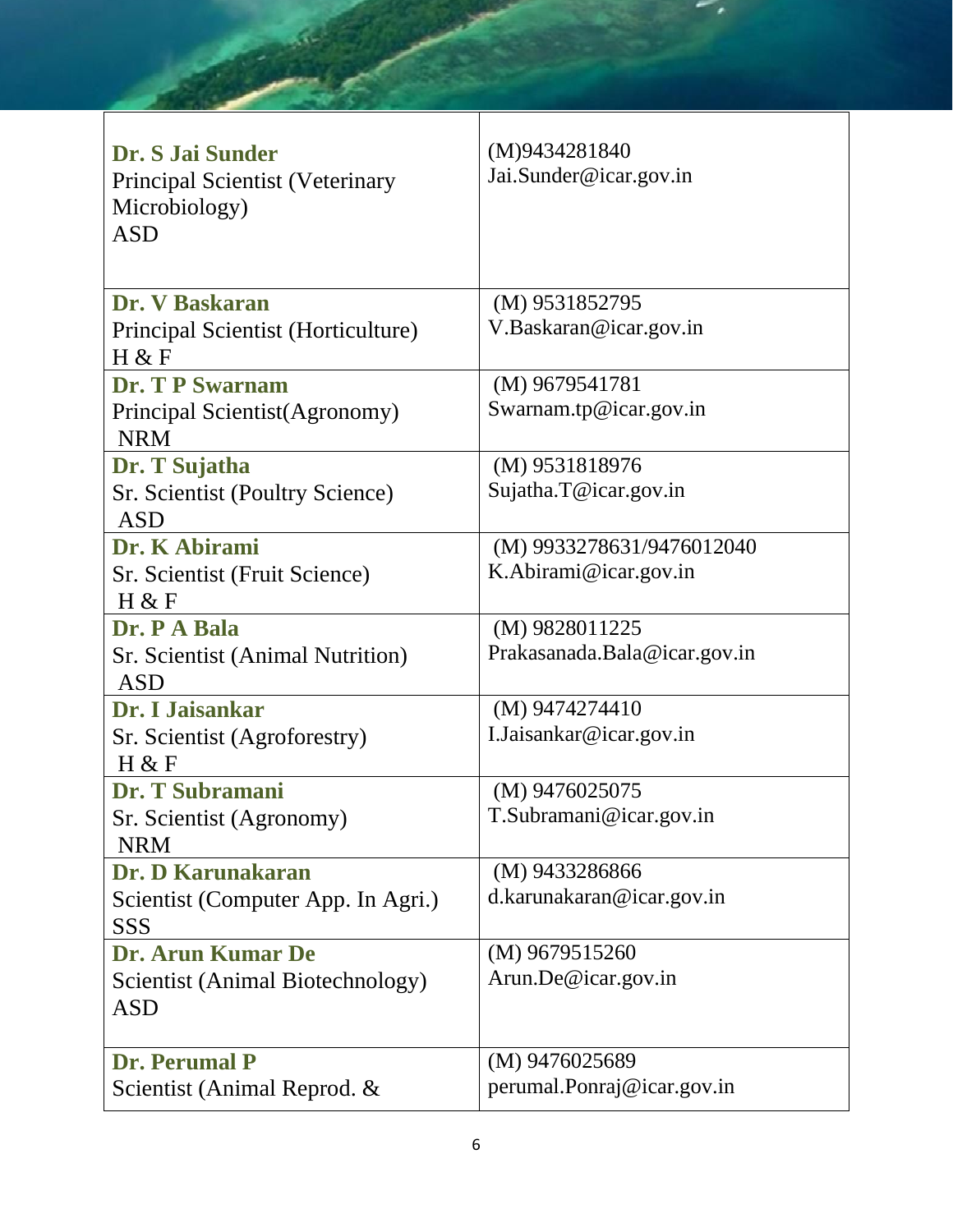| Gynaecology),<br><b>ASD</b>                                                                                 |                                                                           |
|-------------------------------------------------------------------------------------------------------------|---------------------------------------------------------------------------|
| Dr. Rafeeque R.<br><b>Alyethodi</b><br>Scientist (Animal Genetics &<br>breeding)<br><b>ASD</b>              | (M) 9476019389<br>Rafeeqe.Rahman@icar.gov.in                              |
| Dr. K Venkatsan<br>Scientist (Economic botany)<br>FCI&P                                                     | (M) 8900936581<br>8742804779<br>venkatesan.k@icar.gov.in                  |
| Dr. K Muniswamy<br>Scientist (Animal biotechnology)<br>ASD                                                  | (M) 9476045434<br>muniswamy.k@icar.gov.in                                 |
| <b>Ms T Bharthimeena</b><br>Scientist (Agri. Entomology)<br>FCI&P                                           | $(M)$ 9679517109<br>bharathymina@gmail.com<br>Bharathimeena.T@icar.gov.in |
| Dr. Ajit Arun Waman<br><b>Scientist (Spices, Plantation Crops)</b><br>, Medicinal & Aromatic Plants)<br>H&F | (M) 9933263441<br>ajit.arun@icar.gov.in                                   |
| Dr. Pooja Bohra<br>Scientist (Fruit Science)<br>H&F                                                         | $(M)$ 9933263442<br>pooja.bohra@icar.gov.in                               |
| <b>Dr. K Sarvanan</b><br>Scientist(Fish Health)<br><b>FSD</b>                                               | (M)9531956448<br>Saravanan.k@icar.gov.in                                  |
| <b>Dr. A K O Ratheesh</b><br><b>Scientist (Fisheries Resource)</b><br>Management)<br><b>FSD</b>             | $(M)$ 4842221616<br>akoratheesh@hotmail.com                               |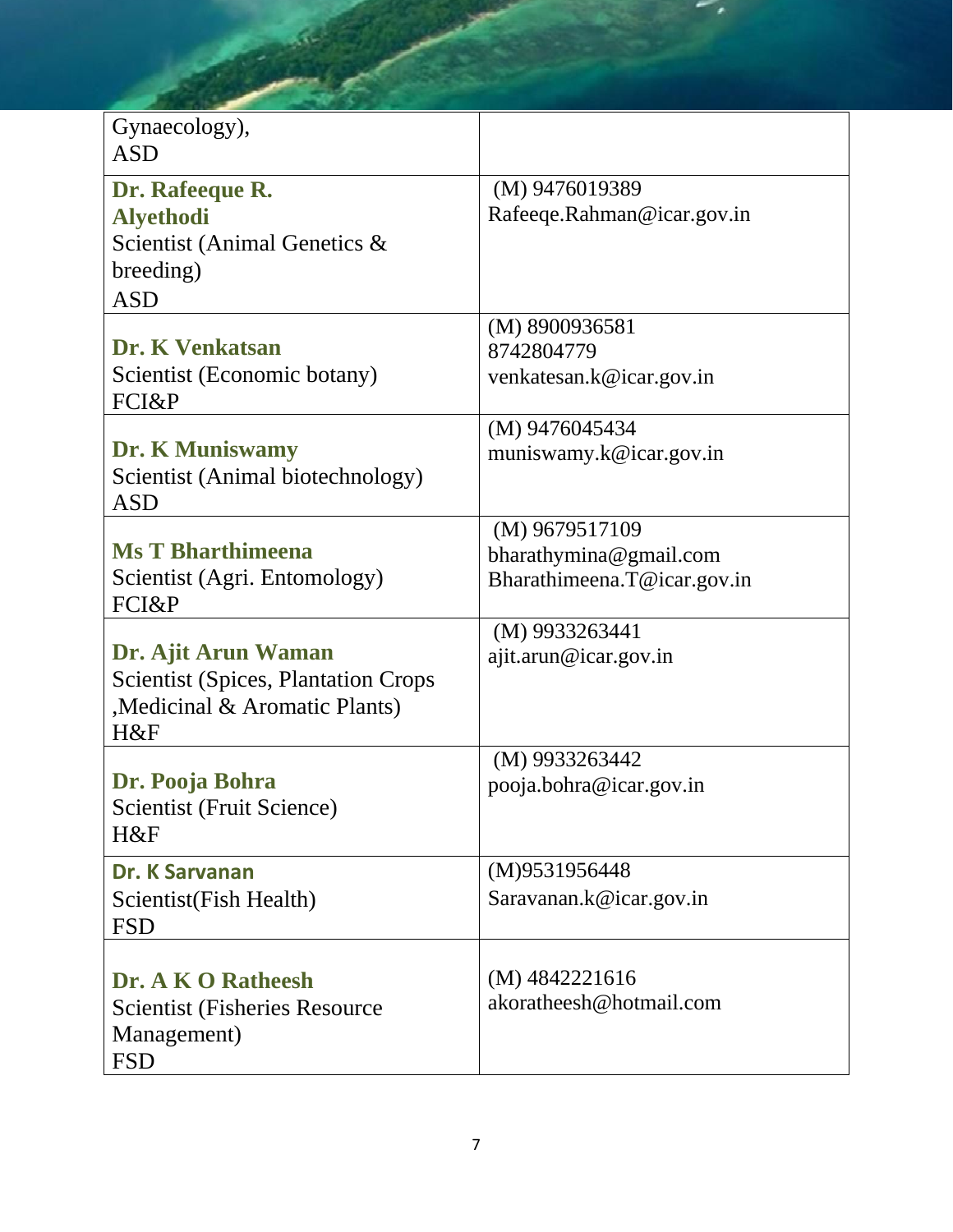| Shri. Parveenraj J<br>Scientist (Fish Health)<br><b>FSD</b>                           | $(M)$ 9679505970<br>Praveenraj.pr@icar.gov.in     |
|---------------------------------------------------------------------------------------|---------------------------------------------------|
| Dr. R. JayaKumaravaradan<br>Scientist (Agril. Economics)<br><b>SSS</b>                | $(M)$ 8903974102<br>Jaya.R@icar.gov.in            |
| Dr. Sirisha Adamala<br>Scientist (Land & Water<br>Management Eng.)<br><b>NRM</b>      | $(M)$ 9948484983<br>sirisha.adamala@icar.gov.in   |
| <b>Ms. Deepitha R P</b><br>Scientist<br>(Fish Processing<br>Technology)<br><b>FSD</b> | $(M)$ 96198 84667<br>deepitha.rp@icar.gov.in      |
| <b>Shri.Gladston Y</b><br>Scientist<br>(Fisheries Resource<br>Management), FSD        | (M) 81089 86153<br>gladston.y@icar.gov.in         |
| Ms. Ajina MS<br>Scientist (Fisheries<br><b>Resource Management</b> ) FSD              | (M) 9820645172<br>ajina.m@icar.gov.in             |
| <b>Ms. Sreepriya Prakasan</b><br>Scientist (Fish process tech.)FSD                    | (M) 88286 95797<br>sreepriya.prakasan@icar.gov.in |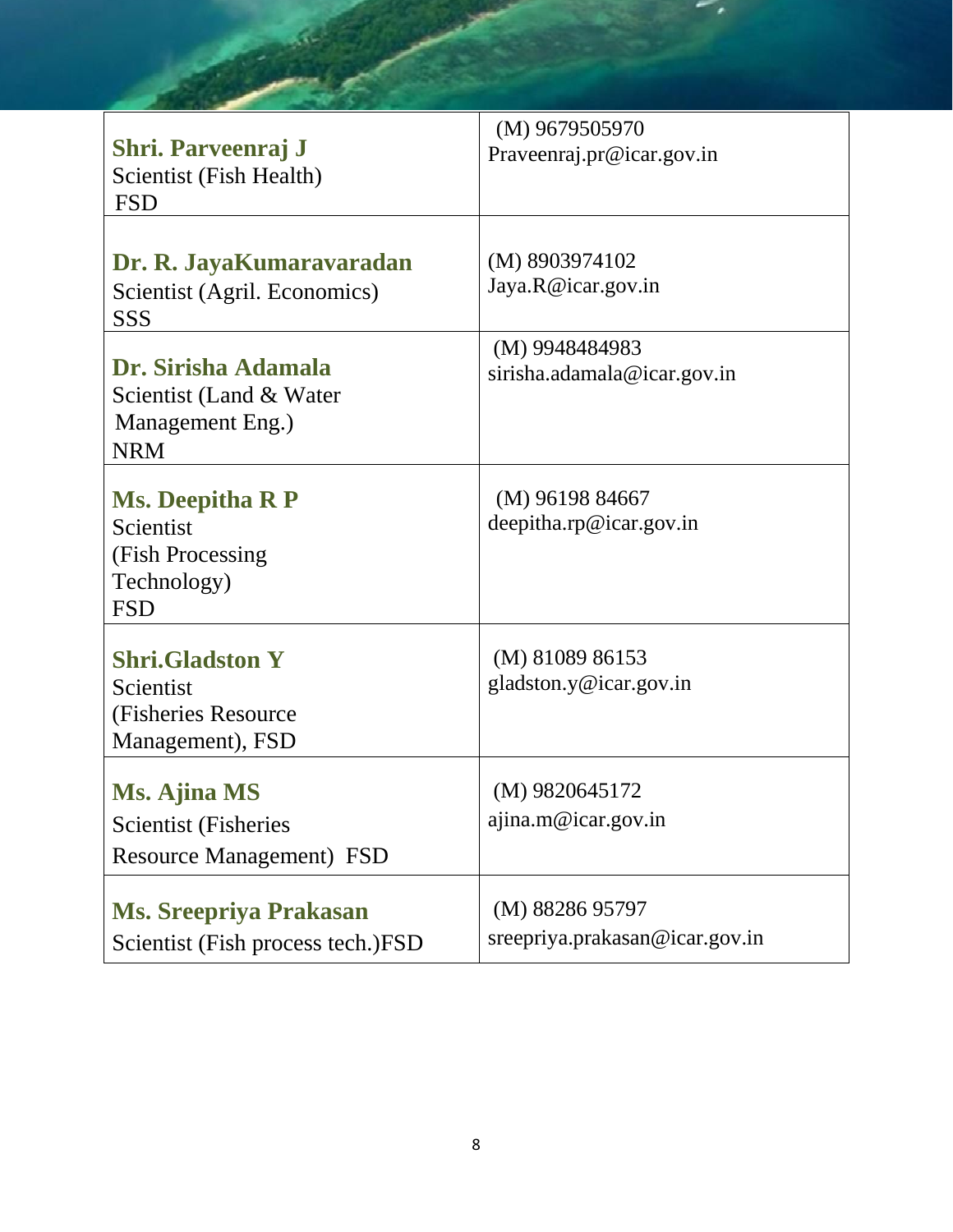| <b>TECHNICAL</b>                  |                               |  |
|-----------------------------------|-------------------------------|--|
|                                   | (M) 9434263175                |  |
| Dr. V Damodaran                   | V.Damodaran@icar.gov.in       |  |
| <b>CTO</b>                        |                               |  |
| Er. M. Arul Selvam                | (M) 9434284524                |  |
| <b>ACTO</b>                       | M.Selvam@icar.gov.in          |  |
| Dr. S Murugesan                   | (M) 9434280499                |  |
| <b>ACTO</b>                       | S.Murugesan@icar.gov.in       |  |
|                                   | (M) 9933262091                |  |
| Dr. Ani Dath                      | ani.dath@icar.gov.in          |  |
| <b>ACTO</b>                       |                               |  |
| <b>Shri. A K Tripathi</b>         | $(M)$ 9434264615              |  |
| <b>ACTO</b>                       | Ak.Tripathi@icar.gov.in       |  |
| <b>Shri. Benny Varghese</b>       | (M) 9434262551                |  |
|                                   | (M) 9679503822                |  |
| <b>STO</b>                        | Benny.Varghese@icar.gov.in    |  |
| <b>Shri. Derrick</b>              | $(M)$ 9531828142              |  |
| <b>Senior Technical Assistant</b> | derrick@icar.gov.in           |  |
|                                   |                               |  |
| <b>Shri. Kishore Tete</b>         | (M) 9933211948                |  |
| <b>Senior Technical Assistant</b> | Kishore.Tete@icar.gov.in      |  |
| <b>Shri. T Ravi</b>               | (M) 9933266090                |  |
| <b>Technical Assistant</b>        | T.Ravi@icar.gov.in            |  |
| <b>Shri Shyam Sunder Rao</b>      | (M) 9933275481                |  |
| <b>Technical Assistant</b>        | shyam.rao@icar.gov.in         |  |
| <b>Shri. Stanley Sebastian</b>    | $(M)$ 9531956360              |  |
| <b>Technical Assistant</b>        | stanley.sebastian@icar.gov.in |  |
| <b>Shri. Lakhan Singh</b>         | $(M)$ 9476053040              |  |
| <b>Technical Assistant</b>        | Lakhan.Singh1@icar.gov.in     |  |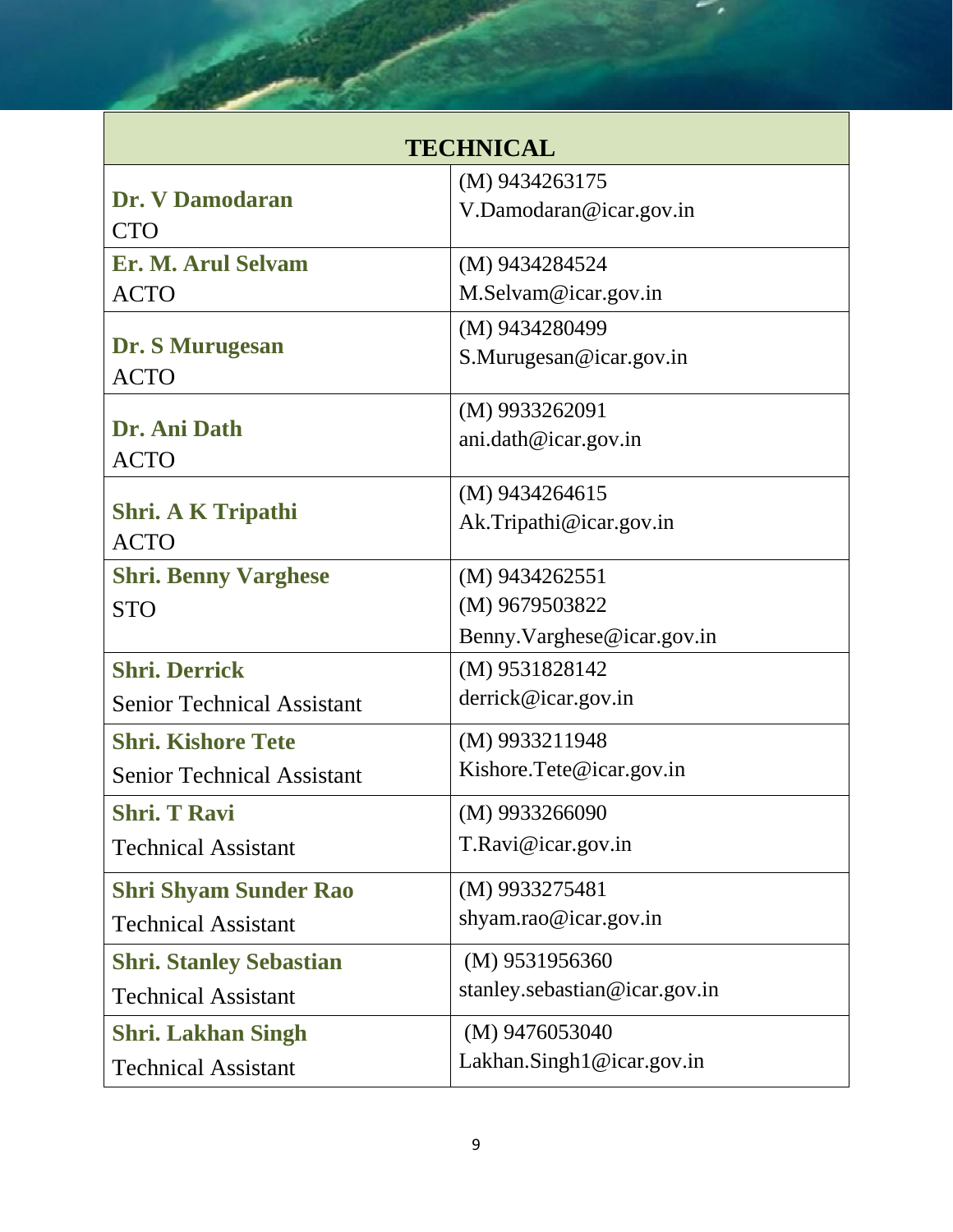| <b>Smt. Asma Bibi</b>           | $(M)$ 9679518785               |
|---------------------------------|--------------------------------|
| <b>Technical Assistant</b>      | Asma.Bibi@icar.gov.in          |
| <b>Shri. Alex Praveen Barla</b> | (M) 9531843898                 |
| <b>Technical Assistant</b>      | Alex.Barla@icar.gov.in         |
| <b>Shri. Sunil Chakraborthy</b> | $(M)$ 706399118                |
| Senior Technician (Driver)      | Sunil.Chakraborthy@icar.gov.in |
| <b>Shri Abbubaker</b>           | (M) 9531832232                 |
| Senior Technician               | Abbubaker@icar.gov.in          |
| <b>Smt. Nutan Roy</b>           | (M) 9476077228                 |
| Senior Technician               | Nutan.roy@icar.gov.in          |
| <b>Smt. M. NagaVenkat Laxmi</b> | $(M)$ 9531832266               |
| Senior Technician               | Naga.laxmi@icar.gov.in         |
| Shri. K.M. Singh                | (M)9474251203                  |
| Technician                      | Km.singh@icar.gov.in           |
| <b>Shri. R.N. Tiwari</b>        | $(M)$ 9679503030               |
| Technician                      | RN.Tiwari@icar.gov.in          |
| <b>Shri. Nemai Paul</b>         | (M) 9531836226                 |
| Technician                      | nemai.paul@icar.gov.in         |
| <b>Ms. Tripti Dubey</b>         | (M)7063943685                  |
| Technician                      | Tripti.Dubey@icar.gov.in       |
| <b>Smt. Champa Rani Das</b>     | (M) 9933220443                 |
| Technician                      | Champa.Das@icar.gov.in         |
| <b>Shri P. Simhachalam</b>      | (M) 9436261416                 |
| Technician                      | Simhachalam.P@icar.gov.in      |
| Shri. K. Ali Akbar              | $(M)$ 9933261859               |
| Technician                      | Ali.Akbar@icar.gov.in          |
| <b>Shri. Deep Kumar</b>         | (M) 09836575074                |
| <b>Mukarjee</b>                 | DK.Mukherjee@icar.gov.in       |
| Technician                      |                                |
|                                 |                                |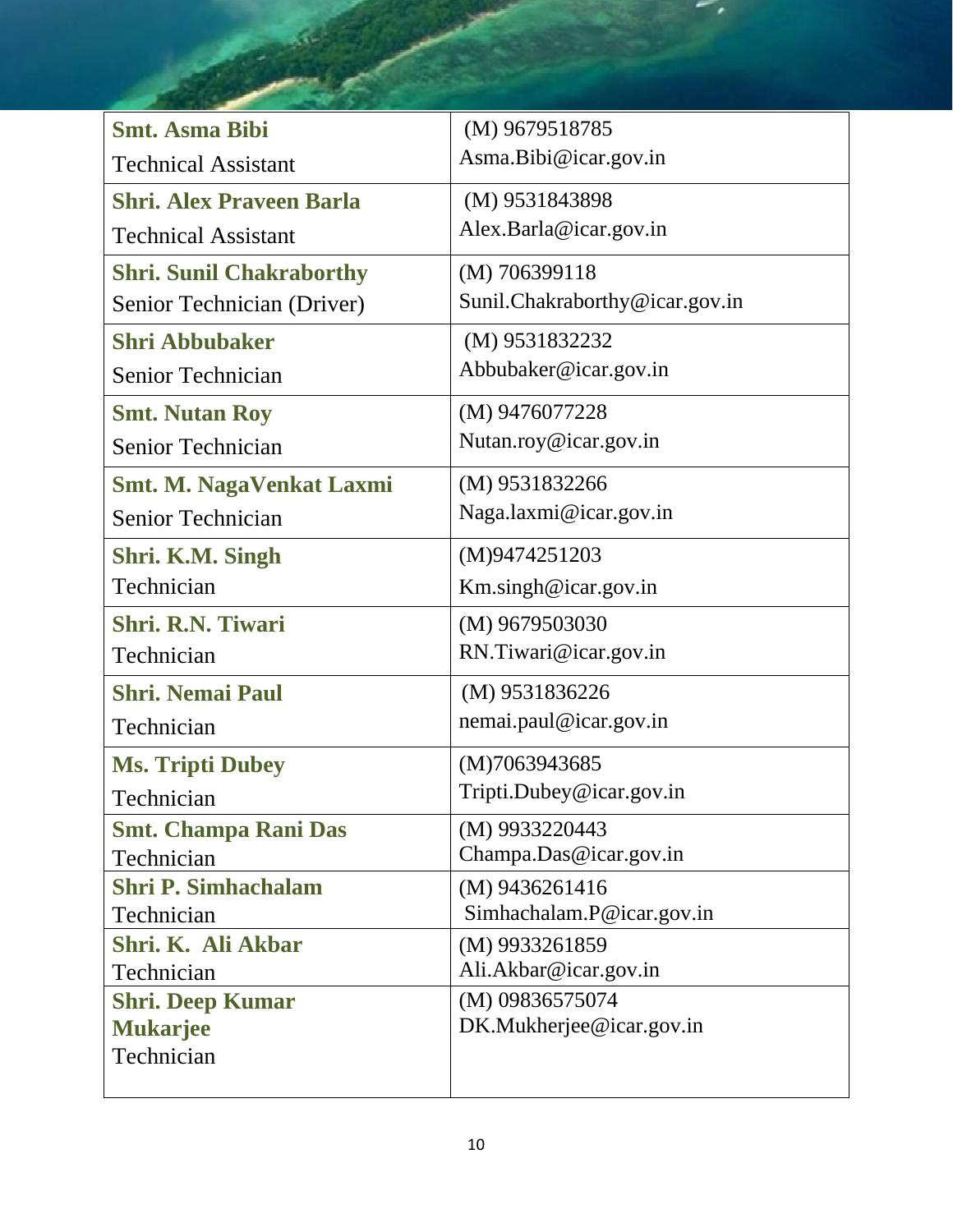| <b>ADMINISTRATIVE</b>                   |                                             |  |
|-----------------------------------------|---------------------------------------------|--|
| <b>Shri. S K Biswas</b>                 | $(M)$ 9476050329                            |  |
| I/c Senior Administrative Officer       | Hoa.ciari@icar.gov.in                       |  |
|                                         | sridham.biswas@icar.gov.in                  |  |
| <b>Smt. Ashima Saha</b>                 | (M) 9434267379                              |  |
| <b>I/c Finance Account Officer</b>      | Hof.ciari@icar.gov.in                       |  |
|                                         | Ashima.Saha@icar.gov.in                     |  |
| Smti. Shibani Sengupta                  | $(M)$ 9476005581                            |  |
| <b>Assistant Administrative Officer</b> | Shibani.Sengupta@icar.gov.in                |  |
|                                         |                                             |  |
| <b>Shri. P.K. Roy</b>                   | $(M)$ 9679535329                            |  |
| Assistant                               | P.Roy@icar.gov.in                           |  |
|                                         |                                             |  |
| Shri. Prasanta Kumar Das                | (M)9434264702                               |  |
| Assistant                               | prasanth.das@icar.gov.in                    |  |
| <b>Shri. Prakash Mondal</b>             |                                             |  |
| Assistant                               | (M)8900932325<br>prakash.mondal@icar.gov.in |  |
| <b>Shri S.P. Narayan</b>                | (M) 9933281087                              |  |
| Assistant                               | Shyam.Narayan@icar.gov.in                   |  |
| <b>Shri. Karupaiah</b>                  | (M)                                         |  |
| Assistant                               |                                             |  |
|                                         | Karapaya@icar.gov.in                        |  |
| <b>Shri. Ravi Babu</b>                  | $(M)$ 9933226934                            |  |
| Assistant                               | Ravi.Babu@icar.gov.in                       |  |
| <b>Smti. Saida Bibi</b>                 | (M) 9434294590                              |  |
| Private Secretary to the Director       | Saida.Bibi@icar.gov.in                      |  |
| <b>Smt. Florence Toppo</b>              | (M)9933260421                               |  |
| <b>Private Secretary</b>                | Florence.Toppo@icar.gov.in                  |  |
|                                         | $(M)$ 9474229461                            |  |
| <b>Smti. Rina Saha</b>                  | Rina.Saha@icar.gov.in                       |  |
| <b>Personal Assistant</b>               |                                             |  |
| <b>Shri. Nehru Ram</b>                  | $(M)$ 9474209336                            |  |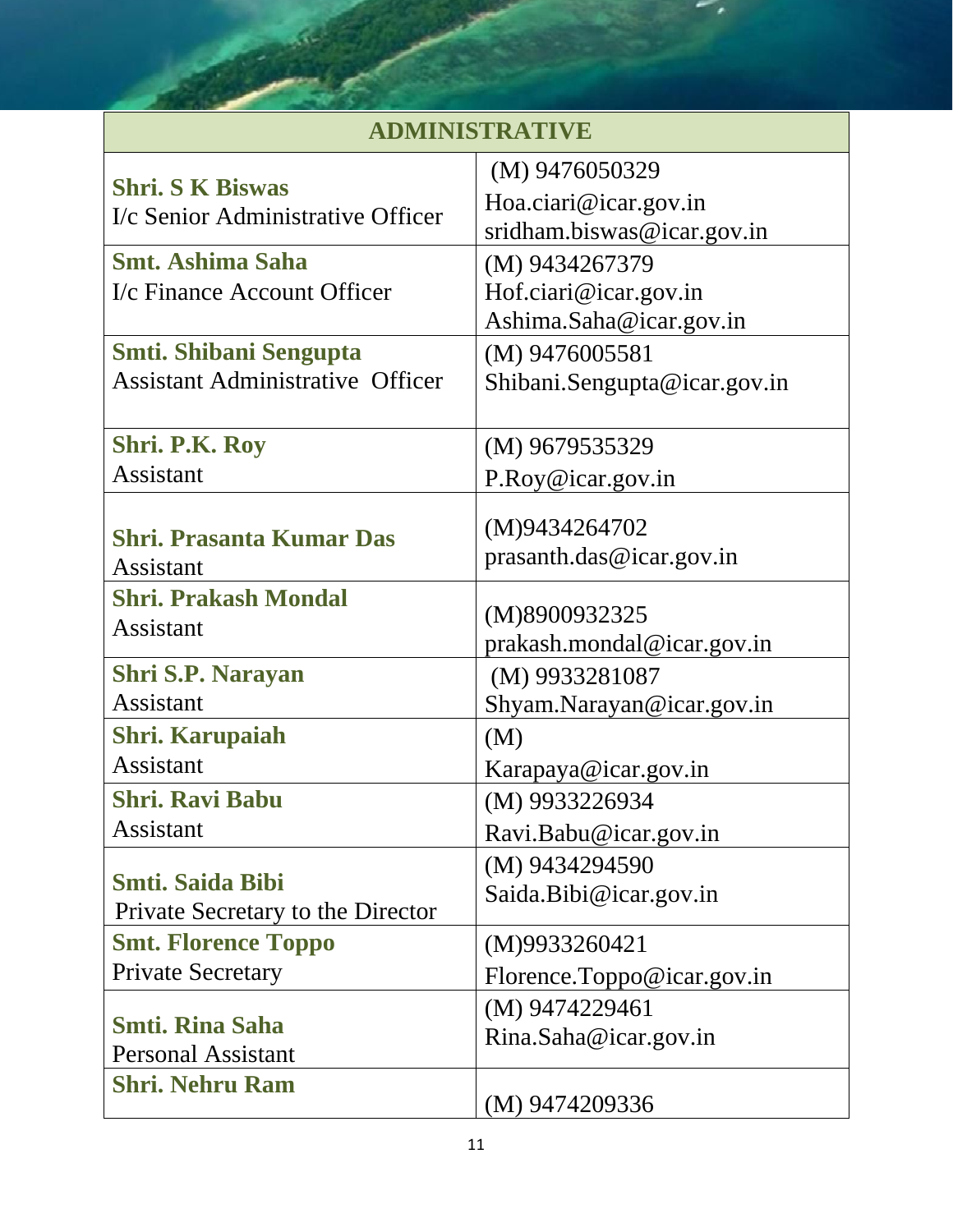| <b>UDC</b>                                  | Nehru.Ram@icar.gov.in      |
|---------------------------------------------|----------------------------|
| <b>Smti. Poonam</b>                         | $(M)$ 9476040058           |
| <b>UDC</b>                                  | Poonam1@icar.gov.in        |
| <b>Shri.P Kakesh Rao</b>                    | (M) 9434295474             |
| <b>UDC</b>                                  | P.Rao@icar.gov.in          |
| Smti. C Siji                                | $(M)$ 9679542585           |
| <b>UDC</b>                                  | $C.\nsiji@icar.gov.in$     |
| Shri. Errayya                               | $(M)$ 9476019887           |
| <b>LDC</b>                                  | Errayya.K@icar.gov.in      |
| <b>Shri. Silbester Dung Dung</b>            | $(M)$ 9531827063           |
| <b>LDC</b>                                  | Silbester.Dung@icar.gov.in |
| <b>Smti. G V Kantam</b>                     | (M)9933281958              |
| <b>LDC</b>                                  | GV.Kantam@icar.gov.in      |
| <b>Shri. Tapan Kumar Shit</b><br><b>LDC</b> | Kumar.Tapan@icar.gov.in    |
| <b>Smt. Sheela Pal</b>                      | (M) 9932088878/ 9932088878 |
| <b>LDC</b>                                  | Sheela.Pal@icar.gov.in     |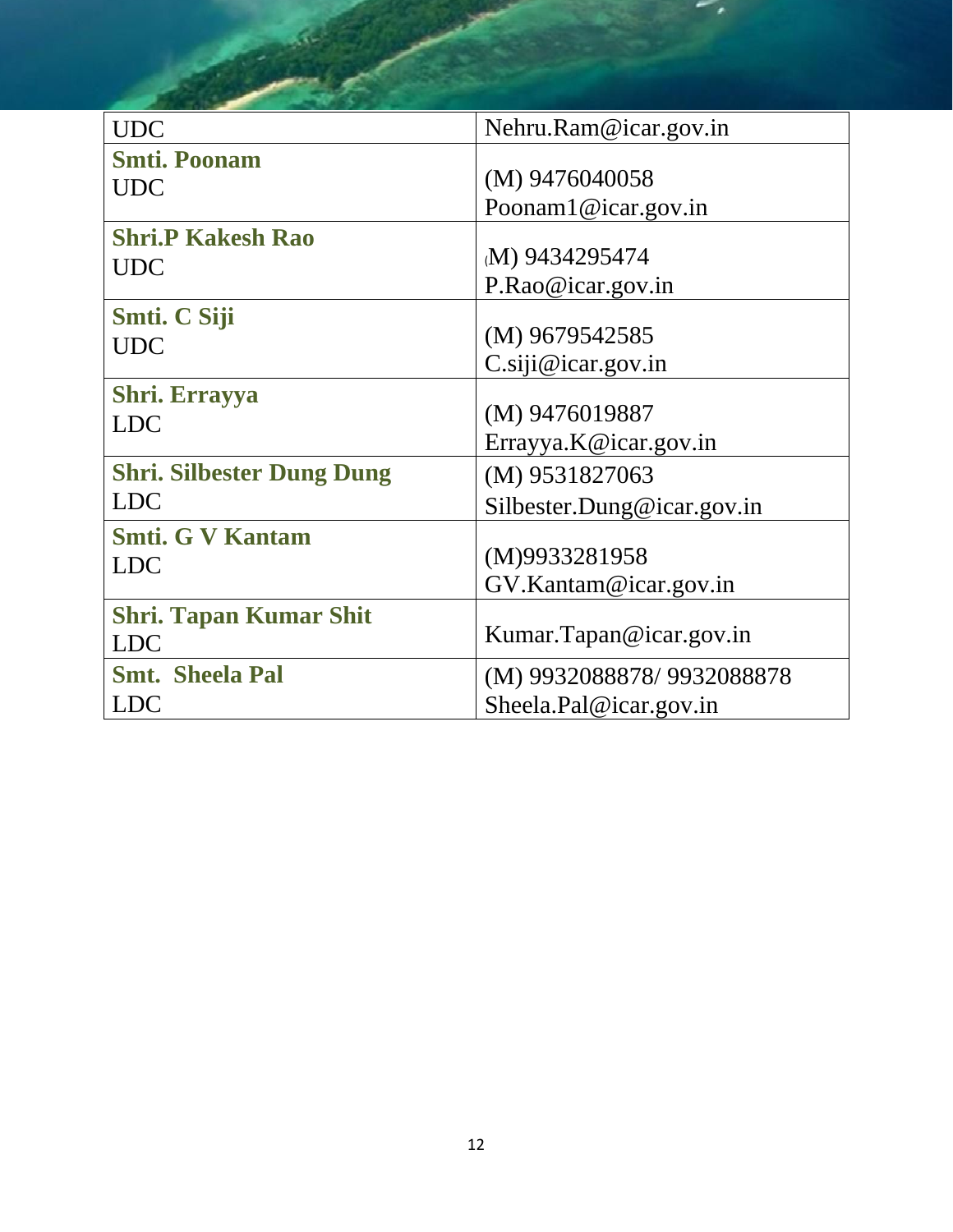| <b>Skilled Supporting Staff</b> |                                 |
|---------------------------------|---------------------------------|
| Shri. M Selvaraju               | (M) 9474297879                  |
| Shri. K. Ali                    | (M) 9531803139                  |
| Shri. Abdul Majeed              | (M) 9474227815                  |
| Shri V. Umapathi                | (M) 9679548138                  |
| Shri. Chottu Tirkey             | (M) 9434292680                  |
| Shri. Sivanath Ram              | (M) 9476079009                  |
| Shri. Mohd. Jawed               | $(M)$ 9531860361                |
| Shri M. Srinivasan              | (M) 9933252572                  |
| Shri. G.D.P.T.Rao               | (M) 9933204198                  |
| Shri. Deep Kumar                | (M) 09836575074                 |
| Mukarjee                        |                                 |
| Shri. P Nagraj                  | (M) 9474226279                  |
| Shri. Sanichar Baraik           | (M) 9531896205                  |
| Shri. Kashinathan               | (M) 9933229603                  |
| Shri Surender Singh             | $(M)$ 9531805517                |
| Shri N. Chokkalingam            | (M) 9933291650                  |
| Shri. Albanus Xess              |                                 |
| Smt. K.Mangaiamma               | $(M)$ 9531836123                |
| Smt. Radha                      | (M) 9933290145                  |
| Shri. Tapan Kr. Shit            | (M) 9474200785                  |
| Shri. Krishna Tigga             | $(M)$ 9531912642                |
| Shri. Lucas Minj                | (M) 9474205034                  |
| Shri T.A. Kumar Tirkey          | (M) 9474282904                  |
| Shri. Bikash Ch. Mondal         | bikashmondal1970@rediffmail.com |
| Shri. R. Barman                 | (M) 9476080551                  |
| Shri. K.<br>Satyanarayan        | (M) 9474231695                  |
| Shri. Gopi Nathan               | (M) 9474264043                  |
| Shri. B.B.V Trinath             | $(M)$ 9476010842                |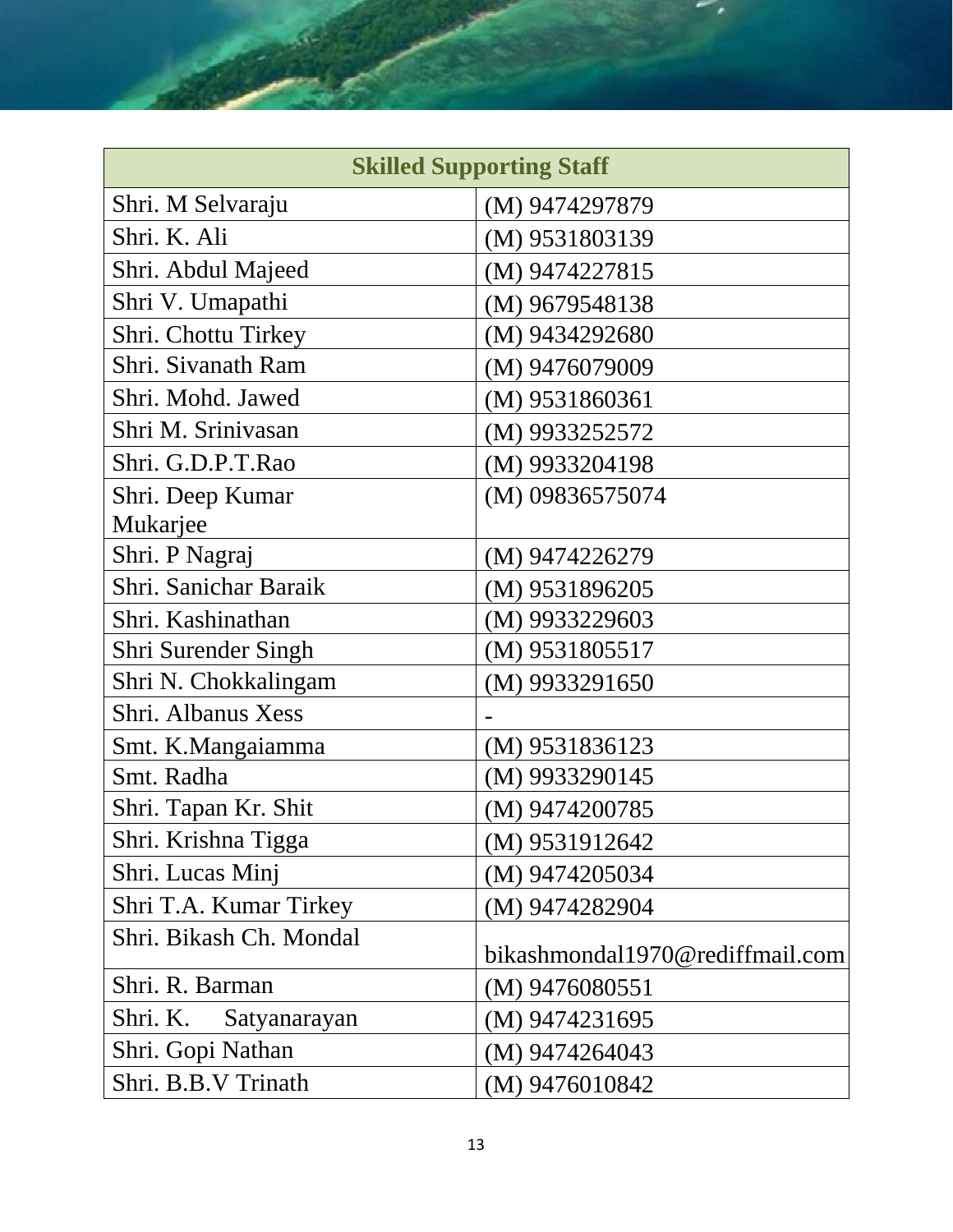| Shri. Anup Indwar       | (M) 7063940212/9476060330 |
|-------------------------|---------------------------|
| Shri N. Narasimmulu     | (M) 9474222620            |
| Shri T. Chakrapani      | (M) 9474294536            |
| Shri Tulasi Rao         | (M) 9531921434            |
| Smt. S. Pancha          | (M) 9933261822            |
| Shri. Jethu Lohar       | (M) 9933207085            |
| Smt. V.K.Pathumma       | (M) 9434297509/9933264456 |
| Smt. Pandiyammal        | (M) 9679584025            |
| Shri. Nicolas Bilong    |                           |
| Shri. Tapan Mondal      | (M) 9474271231            |
| Shri. Theophil Kindo    | (M) 9531875605            |
| Shri. Shyam Narayan     | (M) 9933234626/9531892368 |
| Shri. Silvanus Kerketta | (M) 9531887357            |
| Shri. Tilesfer Minj     | (M) 9933298443            |
| Shri. M Jaganath        | (M)-                      |
| Shri. Manual Minj       | (M) 9933274057            |
| Shri S. Thirupati Rao   | (M) 9933276798            |
| Shri G. Soreng          | (M) 9933212691            |
| Shri. Pabiyanus Minj    | (M) 9933264021            |
| Shri. P.N. Halder       | (M) 9531844887            |
| Shri Zakir Husssain     | (M) 9933255696            |
| Smt. Gyanam             | (M)9679530101             |
| Shri. B.V.B. Swamy      | (M)9679519872             |
| Shri. R. Dharma Rao     | (M)9474269909             |
| Shri A. Raja Rao        | (M) 9679524434            |
| Shri. G. Tata Rao       | (M)8900929612             |
| Shri. Prakash Kumar     | (M)9679528481             |
| Shri. J.P. Lakra        | (M)9474207746             |
| Shri. Vijay Rao         | (M)9679502320             |
| Shri. Mahadev Mondal    | $(M)$ -                   |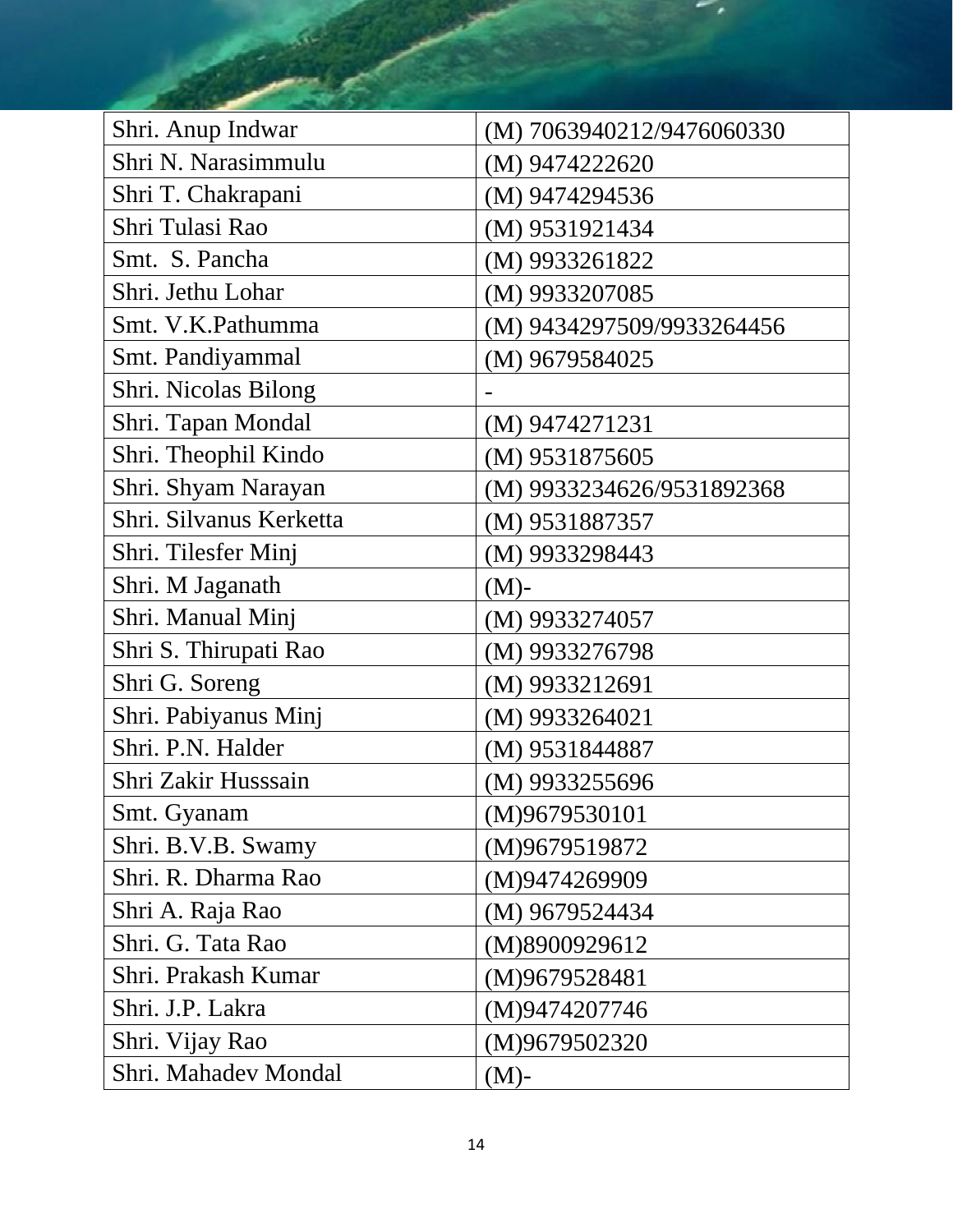| (M)9933233498     |
|-------------------|
| $(M)$ -           |
| $(M) - 993350170$ |
| (M)-              |
| $(M)$ -           |
| $M$ )-            |
|                   |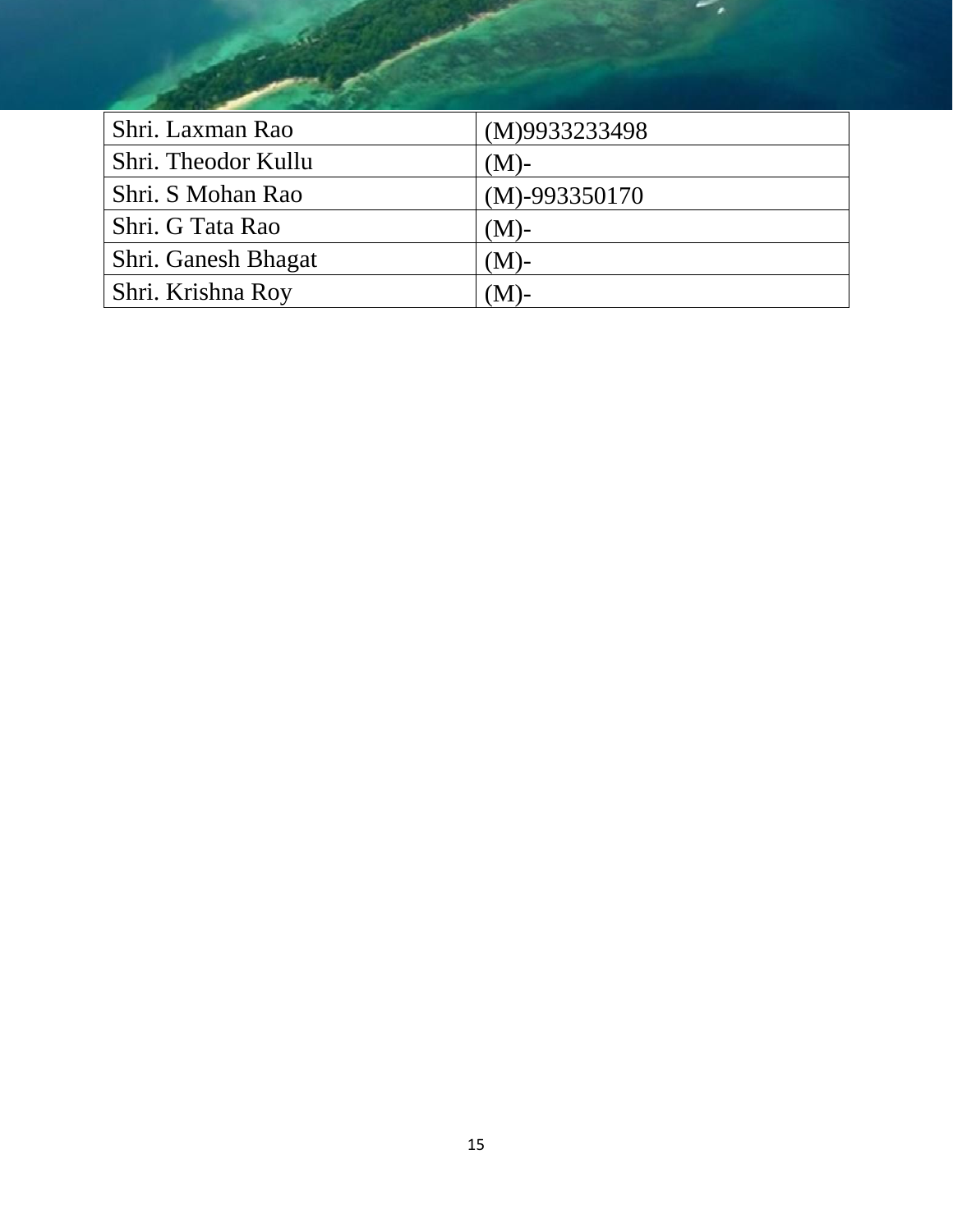| <b>KVK, South Andaman</b>                                                                |                                                  |  |
|------------------------------------------------------------------------------------------|--------------------------------------------------|--|
| Dr. Y RamaKrishna                                                                        | $(O)$ 03192-250547                               |  |
| Pr. Scientist                                                                            | yeroboina@icar.gov.in                            |  |
| Dr. N Bommayasamy<br><b>Subject Matter Specialist</b><br>(Agro./ Agrl. Extn)             | $(M)$ 9476060101<br>N.Bommayasamy@icar.gov.in    |  |
| Dr. Bijaya Kumar Nanda<br><b>Subject Matter Specialist</b><br>(Agricultural Engineering) | $(M)$ 9476015848<br>Bijaya.Nanda@icar.gov.in     |  |
| Dr. Pooja Kapoor<br><b>Subject Matter Specialist</b><br>(Home Science)                   | (M) 9933235048<br>pooja.kapoor@icar.gov.in       |  |
| Dr. Zachariah George<br><b>Subject Matter Specialist</b><br>(Animal Science)             | (M) 9434271615<br>Z.George@icar.gov.in           |  |
| <b>Shri. Thanmai Paul</b><br><b>Farm Manager</b>                                         | $(M)$ 9531822945<br>Thanmai.Paul@icar.gov.in     |  |
| <b>Smt. Minakshi Routray</b><br><b>Junior Stenographer</b>                               | $(M)$ 9531966606<br>minakshi.routray@icar.gov.in |  |
| <b>Shri A. Babuswamy</b><br><b>Technical Assistant</b>                                   | (M) 9474209447<br>babu.swamy@icar.gov.in         |  |
| Shri. Anbumani                                                                           | (M) 9476060102                                   |  |
| <b>SSS</b>                                                                               | Anbumani.K@icar.gov.in                           |  |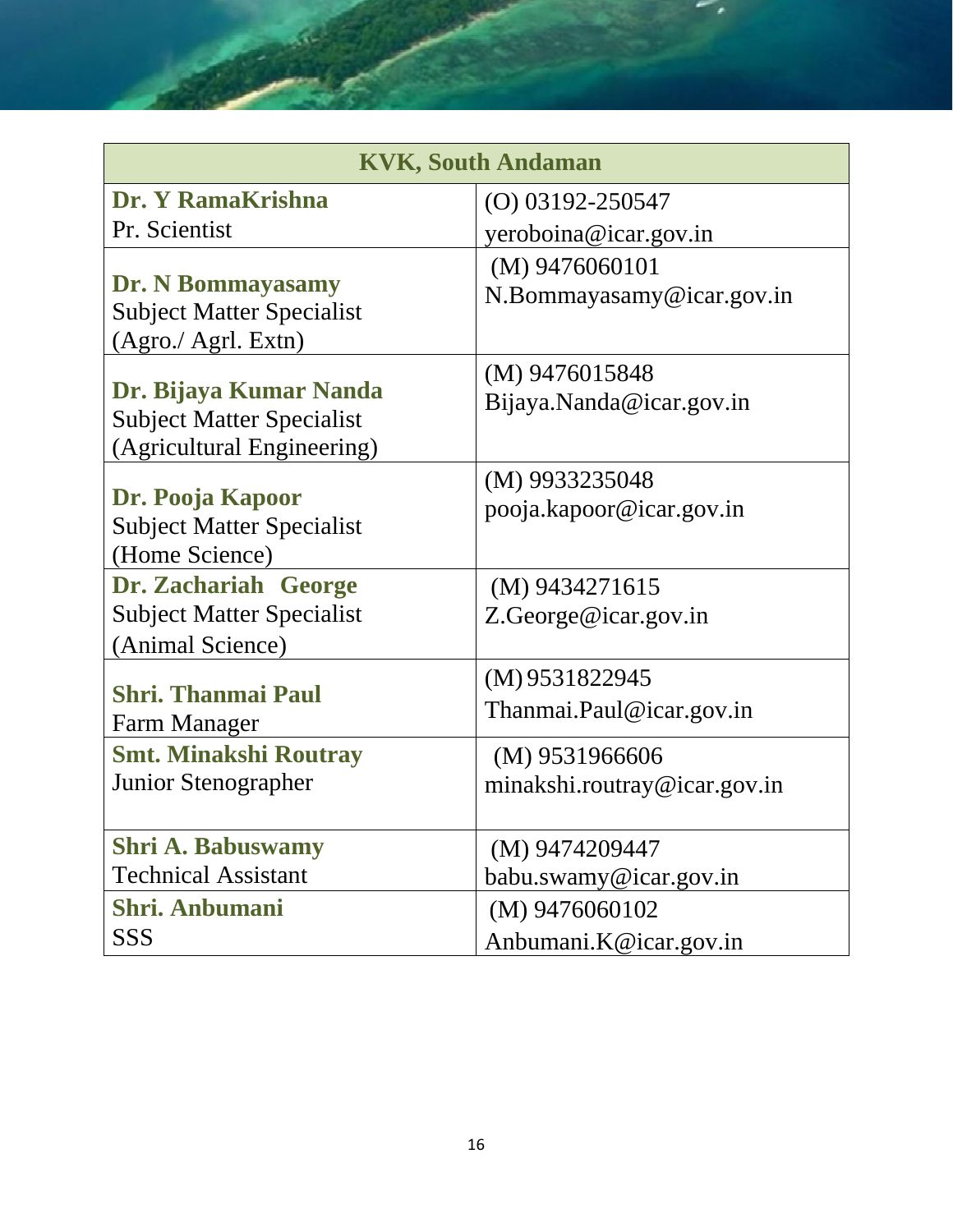| <b>KVK, North &amp; Middle Andaman</b>                                            |                                               |  |
|-----------------------------------------------------------------------------------|-----------------------------------------------|--|
| Er. Manoj Kumar<br><b>Subject Matter Specialist</b><br>(Agricultural Engineering) | $(M)$ 9434292335<br>Manoj.Kumar19@icar.gov.in |  |
| Dr. Shardul Vikram Lal<br><b>Subject MatterSpecialist</b><br>(Animal Science)     | $(M)$ 9531801728<br>shardul.lal@icar.gov.in   |  |
| <b>Sunderam</b><br>Technician                                                     | (M)9933268467<br>Sunderam@icar.gov.in         |  |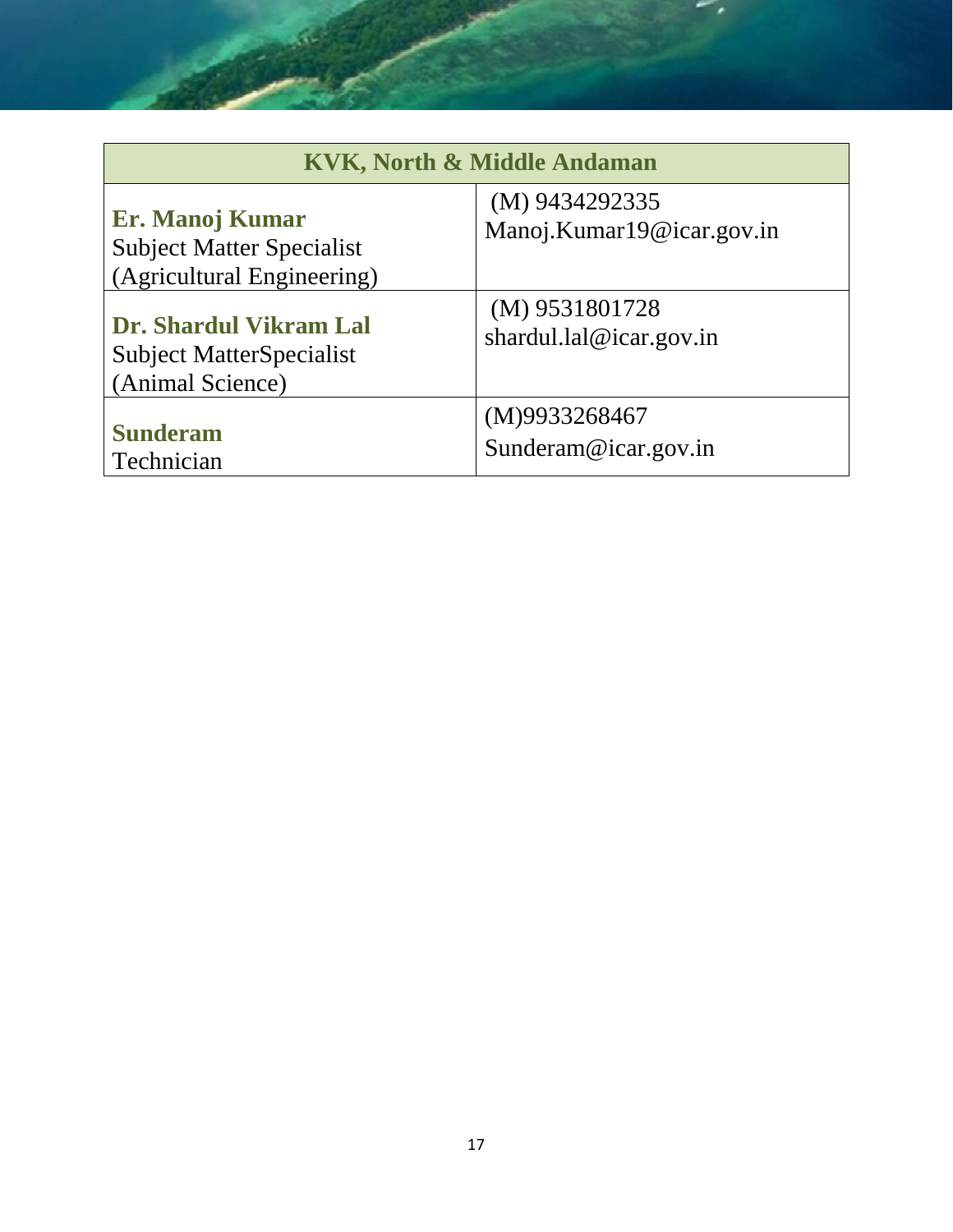| <b>KVK, Car Nicobar</b>     |                            |  |
|-----------------------------|----------------------------|--|
| <b>Shri. Mohamed Sarief</b> | $(M)$ 9476093441           |  |
| Technician                  | Mohamad.Sarief@icar.gov.in |  |
| <b>Shri. Sombir Singh</b>   | $(M)$ 9531877255           |  |
| Technician (Driver)         | Sombir@icar.gov.in         |  |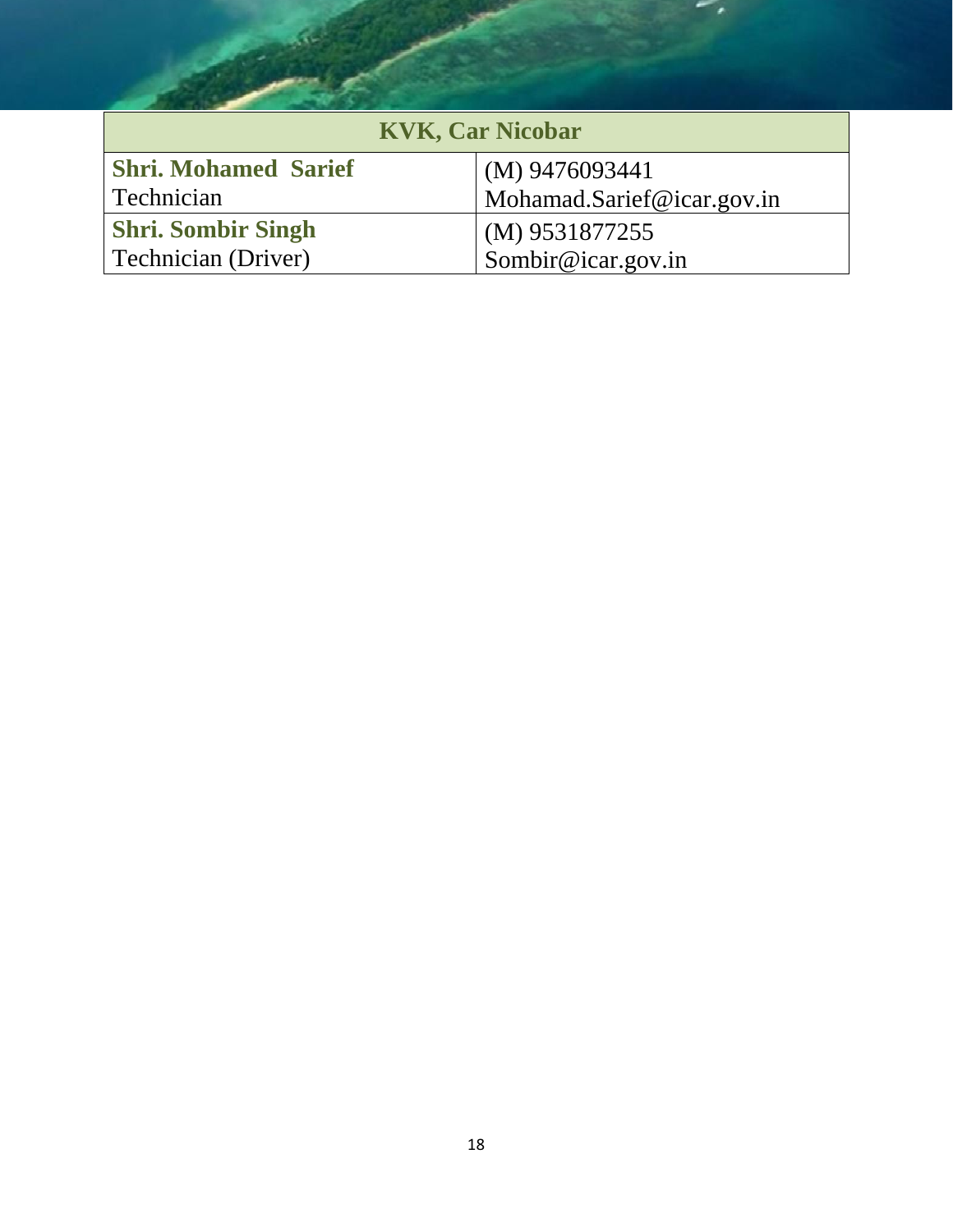| <b>REGIONAL STATION, MINICOY</b>                                                    |                                                                        |  |
|-------------------------------------------------------------------------------------|------------------------------------------------------------------------|--|
| <b>Shri. A.K.O Ratheesh</b><br><b>Scientist (Fisheries Resource)</b><br>Management) | (M) 9474238621<br>Arun.Ratheesh@icar.gov.in<br>akoratheesh@hotmail.com |  |
| Shri. Arif M.I                                                                      | (M) 9497547454                                                         |  |
| Senior Technician                                                                   | Arif.MI@icar.gov.in                                                    |  |
| <b>Shri. Shareefuddeen H K</b>                                                      | (M) 9447983966                                                         |  |
| <b>Technical Assistant</b>                                                          | Shareefudeen.HK@icar.gov.in                                            |  |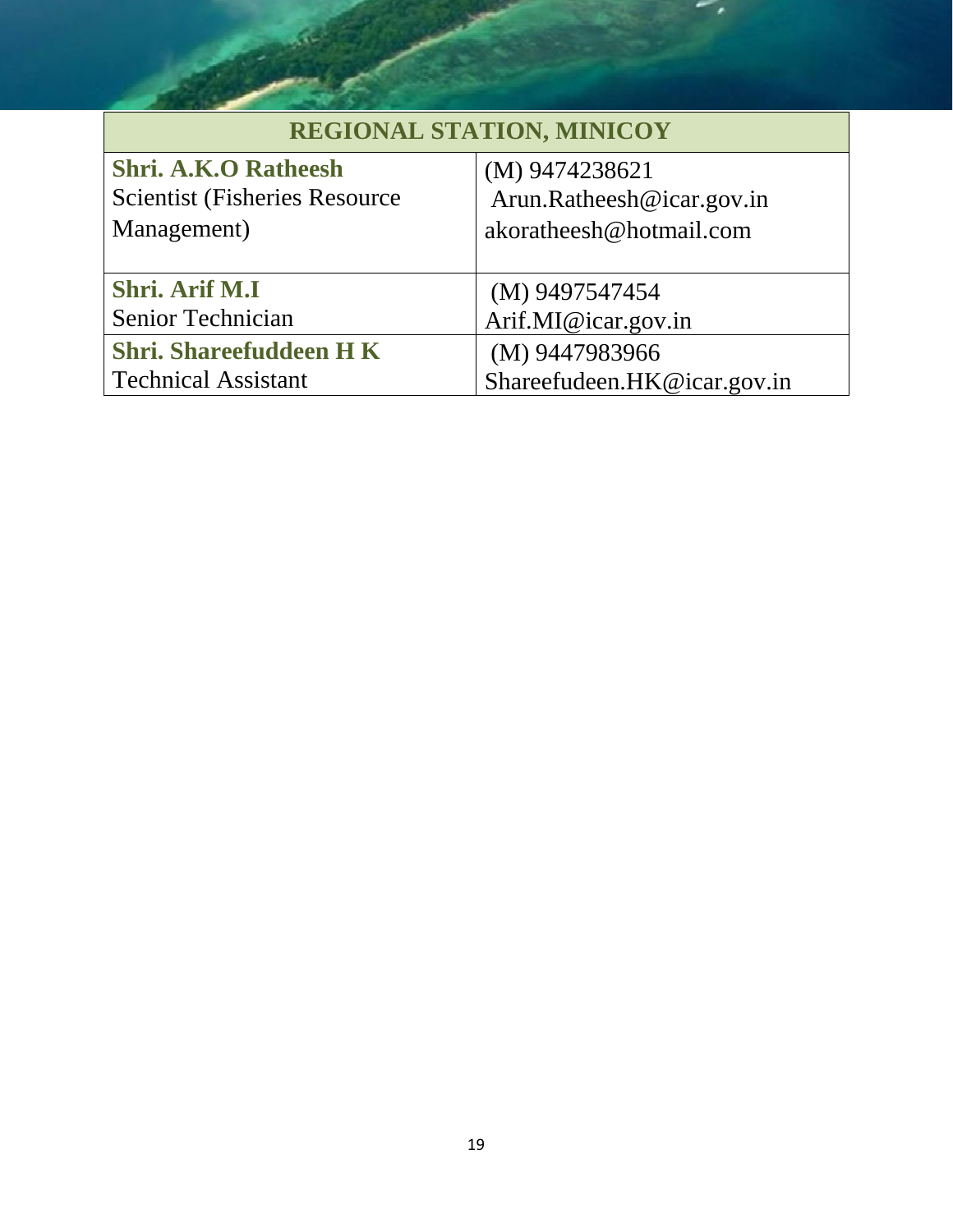| <b>ANDAMAN &amp; NICOBAR ADMINISTRATION</b>                                                    |                                                                                        |  |
|------------------------------------------------------------------------------------------------|----------------------------------------------------------------------------------------|--|
| Admiral Devendra Kumar Joshi<br>PVSM, AVSM, YSM, VSM (Retd.)<br>Lt. Governor, A & N Islands    | $(O)$ 03192-233333<br>(F)03192-230372<br>$lg$ .and@nic.in<br>lgandaman@hotmail.com     |  |
| Secretary to Lt. Governor                                                                      | $(0)$ 03192-23113<br>sectolg.and $@$ nic.in                                            |  |
| Shri. Kuldeep Rai Sharma<br>Lok Sabha, Andaman & Nicobar<br><b>Islands</b>                     | (O)03192-242222 /236898<br>/9434266877<br>(Personal)<br>PA-9434282547<br>MP-9932086877 |  |
| <b>Chief Secretary</b><br>Andaman & Nicobar<br>Administration                                  | $(O)$ 03192-233110<br>$(M)$ 9968309449<br>$(F)$ 03192-232656<br>$cs$ -andaman@nic.in   |  |
| <b>Deputy Commissioner</b><br>(South Andaman District)                                         | $(O)$ 03192-233089<br>(F) 03192-233089<br>(R) 03192-246469<br>$d$ cand.and@nic.in      |  |
| Deputy. Commissioner<br>(North & Middle Andaman)<br>Deputy. Commissioner<br>(Nicobar District) | $(O)$ 03192-262999<br>$(O)$ 03192-265220<br>$(F)$ 03192-265177                         |  |
|                                                                                                | $(R)$ 03192-265190                                                                     |  |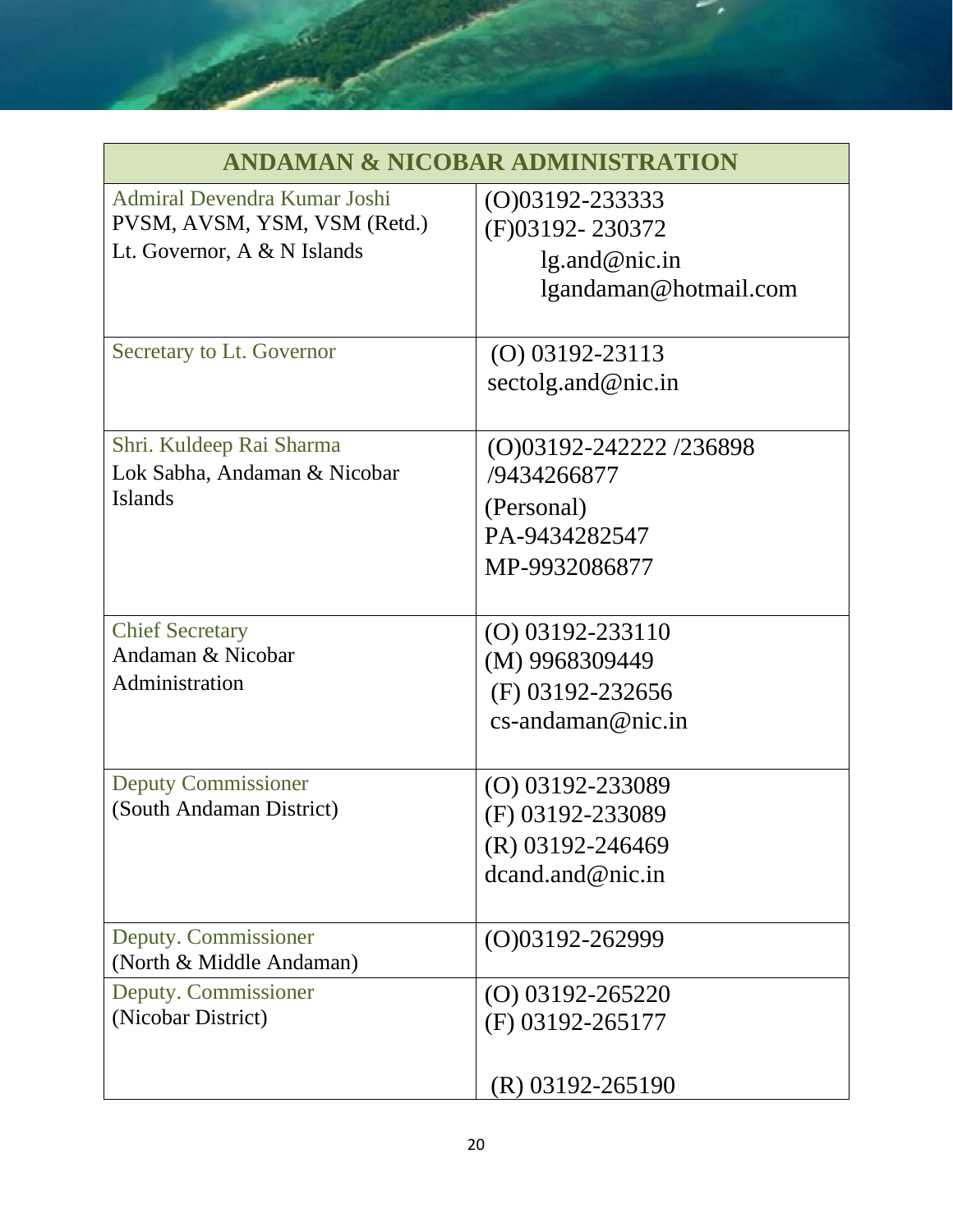|                                         | $ndc$ and $@$ nic. in    |  |
|-----------------------------------------|--------------------------|--|
|                                         |                          |  |
| Director of Agriculture                 | $(O)$ 03192-233257       |  |
| Andaman & Nicobar Islands               | $(F)$ 03192-233257       |  |
|                                         | (R) 03192-232809         |  |
|                                         | $diragri.$ and $@nic.in$ |  |
|                                         |                          |  |
| Directorate of Fisheries                | $(O)$ 03192-232770       |  |
| Andaman & Nicobar Islands               | $(F)$ 03192-231474       |  |
|                                         | (R) 03192-232821         |  |
|                                         | $Dirfish$ .and@nic.in    |  |
|                                         |                          |  |
| Officer In-charge                       | $(O)$ 03192-233224/      |  |
| <b>Botanical Survey of India</b>        | $(F)$ 03192-230120       |  |
| Port Blair,                             | Bsi anc@rediffmail.com   |  |
| Andaman & Nicobar Islands               |                          |  |
| Doordarshan Kendra                      | $(O)$ 03192 - 230797     |  |
| Port Blair                              | $(F)$ 03192-230797       |  |
| Directorate of Industries Andaman &     | $(O)$ 03192-232395       |  |
| Nicobar Islands                         | (F) 03192-230499         |  |
| National Bank for Agriculture and Rural | $(O)$ 03192-237688       |  |
| Development (NABARD)                    | portblair@nabard.org     |  |
| Port Blair                              |                          |  |
| Coconut<br>Development<br><b>Board</b>  | $(O)$ 03192-233918       |  |
| Port Blair                              | cdban@rediffmail.com     |  |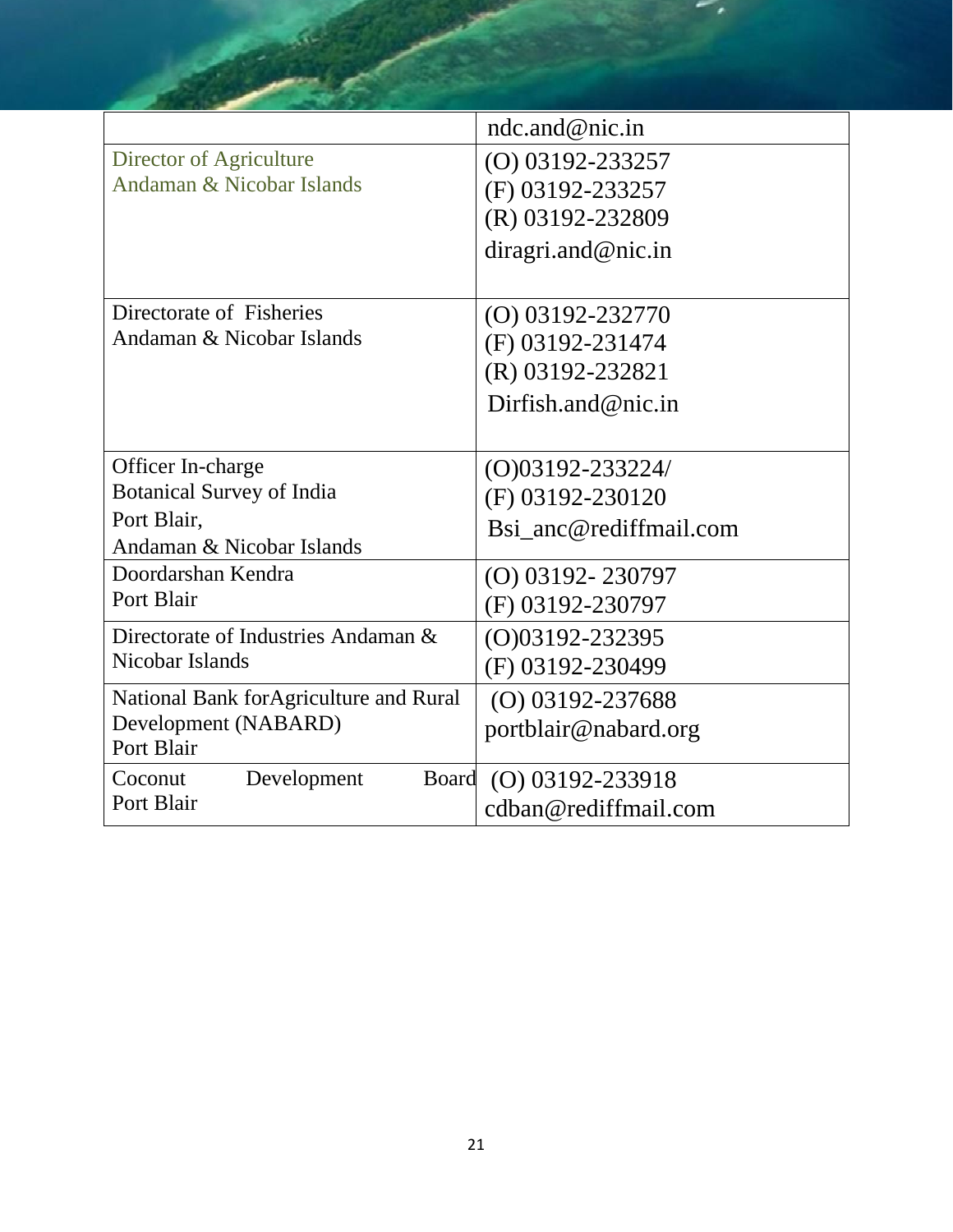| <b>LAKSHADWEEP ADMINISTRATION</b>        |                                                                           |  |
|------------------------------------------|---------------------------------------------------------------------------|--|
| Office of Hon Administrator              | (O)04896-262255, 04896-262497<br>$(F)$ 04896-262184<br>$lk$ -admin@nic.in |  |
| Director of Tourism Development          | $(O)$ 04896-262250                                                        |  |
| Conservator of Forest and<br>Environment | $(O)$ 04896-263365<br>lak-dcf@nic.in                                      |  |
| Director of Industries                   | $(O)$ 04896-262325<br>$lk$ -doi $@$ nic.in                                |  |
|                                          |                                                                           |  |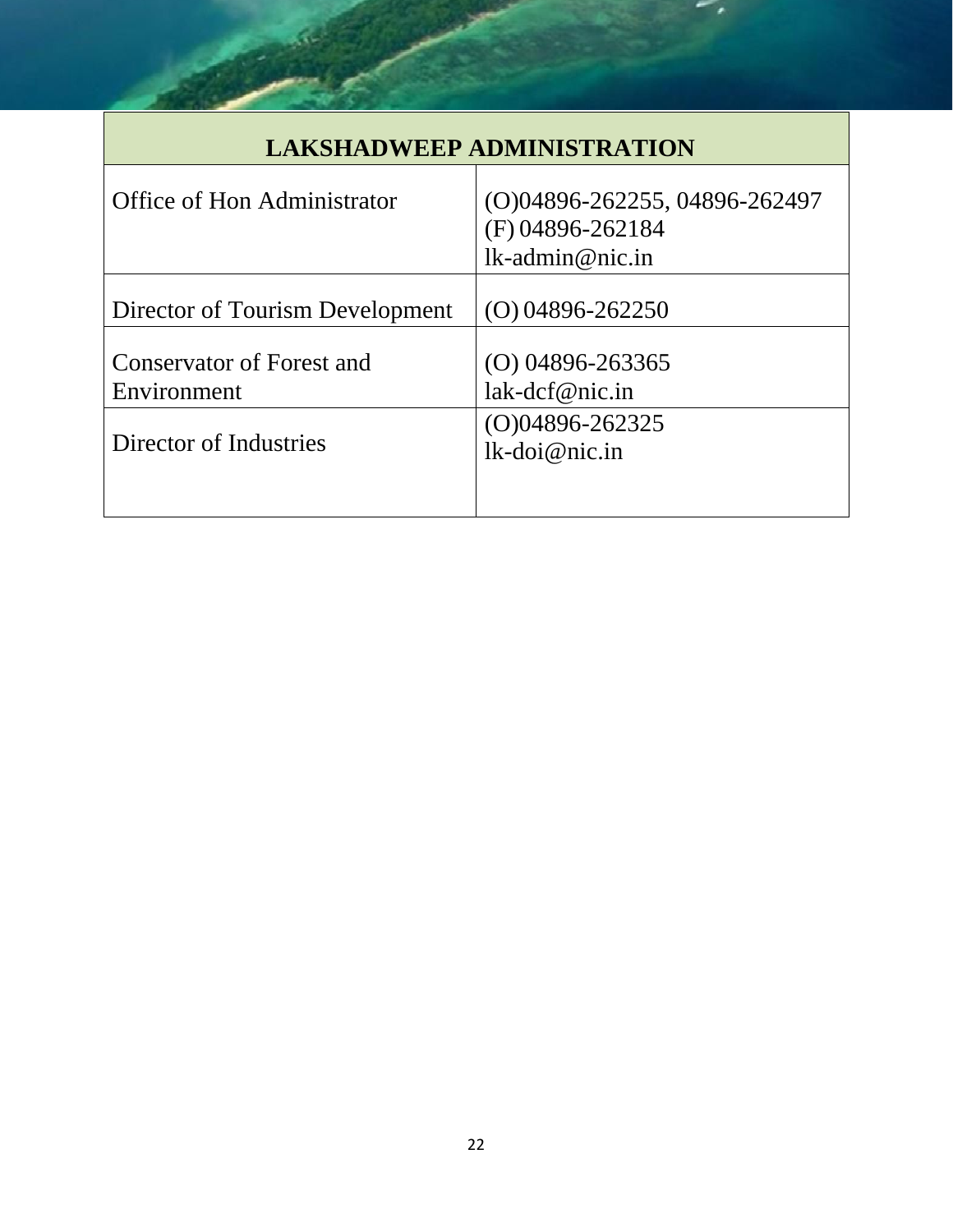## **INDIAN COUNCIL OF AGRICULTURAL RESEARCH , NEW DELHI**

| Dr. Trilochan Mohapatra<br>Secretary (DARE) & Director<br>General (ICAR)<br>Krishi Bhavan                                             | Phone: (Off.) 91-11-23382629,<br>91-11-23386711<br>Fax: 91-11-23384773<br>E-mail: $dg$ .icar@nic.in           |
|---------------------------------------------------------------------------------------------------------------------------------------|---------------------------------------------------------------------------------------------------------------|
| <b>Shri. Sanjay Kumar Singh</b><br><b>Additional Secretary (DARE)</b><br>& Secretary (ICAR)<br>Krishi Bhavan,                         | Phone: (Off.) 91-11-23384450;<br>Fax: 91-11-23387293<br>E-mail: $\sec$ yicar@nic.in                           |
| <b>Financial Advisor</b><br>(DARE/ICAR)<br>Krishi Bhavan,                                                                             | Phone: (Off.) 91-11-23383880;<br>Fax: 91-11-23389388<br>E-mail: $\frac{asfa-icar@gov.in}{asfa-icar@gov.in}$   |
| Prof (Dr) A. K. Misra<br>Chairman (ASRB)                                                                                              | Phone: 91-11-25843295;<br>Fax: 91-11-25846540<br>Email: chairman@asrb.org.in                                  |
| <b>Dr Anand Kumar Singh</b><br><b>Deputy Director General</b><br>(Horticultural Science)<br>Division of Horticulture,                 | Phone: 91-11-25842068;<br>Fax: 91-11-25841976<br>E-mail: $\text{ghort@icar.org.in}$ ,<br>$ddg$ hort@gmail.com |
| Dr. Joykrushna Jena<br><b>Deputy Director General</b><br>(Fisheries Science)<br>Division of Fisheries,<br>Krishi Anusandhan Bhawan-II | Phone: (Off.) 91-11-25846738;<br>Fax: 91-11-25841955<br>E-mail: $gfs.icar@gov.in$                             |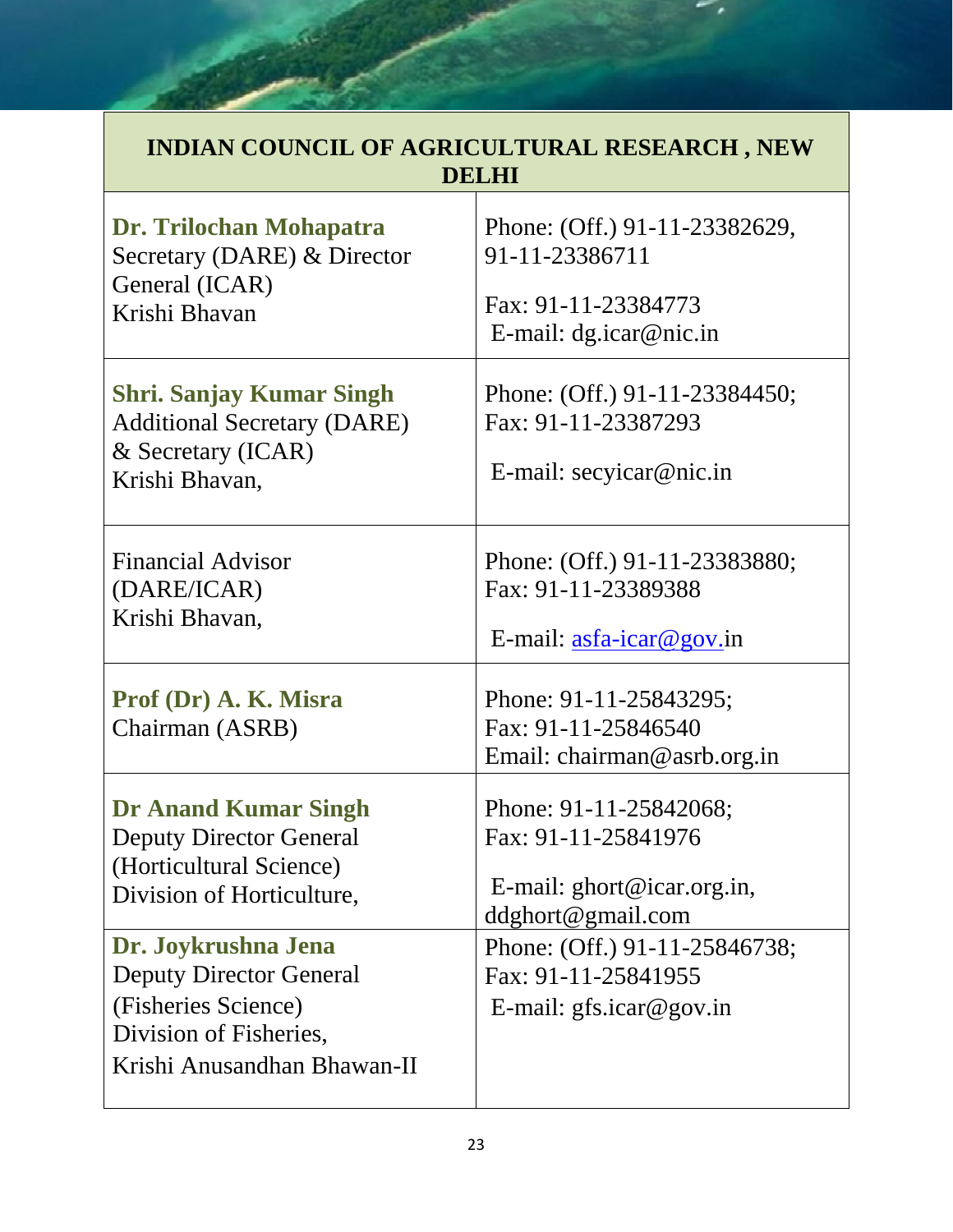| Dr. A.K.Singh                   | Phone: 91-11-2584 3277,           |
|---------------------------------|-----------------------------------|
| <b>Deputy Director General</b>  | $Fax: 91-11 - 25842968$           |
| (Agricultural Extension)        | E-mail: aksicar@gmail.com         |
| Division of Agricultural        |                                   |
| Extension,                      |                                   |
| Krishi Anusandhan Bhawan,       |                                   |
| Dr. K. Alagusundaram            | Phone: 91-11-25843415             |
| <b>Deputy Director General</b>  | Fax: 91-11-25842660               |
| (Agricultural Engineering)      | E-mail: $ddegeng@icar.org.in$     |
| Division of Agricultural        |                                   |
| Engineering,                    |                                   |
| Krishi Anusandhan Bhawan-II     |                                   |
|                                 |                                   |
| <b>Dr. Satendra Kumar Singh</b> | Phone: 91-11-25842787             |
| Project Director (DKMA)         | Fax: 91-11-25843285               |
| 5th Floor, Krishi Anusandhan    | E-mail: director.dkma@icar.gov.in |
| Bhawan-I, Pusa                  |                                   |
| Dr. T Janakiram                 | Res. 25843805                     |
| ADG (HS I)                      | $(M)$ 9013201615                  |
| (O) 25846490; EPABX : 1423      | adghortsci@gmail.com              |
| <b>Dr. WS Dhillon</b>           | (O) 25842467; EPABX:1426          |
| ADG (HS II)                     | (M) 9888070460                    |
|                                 | wasakhasingh@yahoo.com            |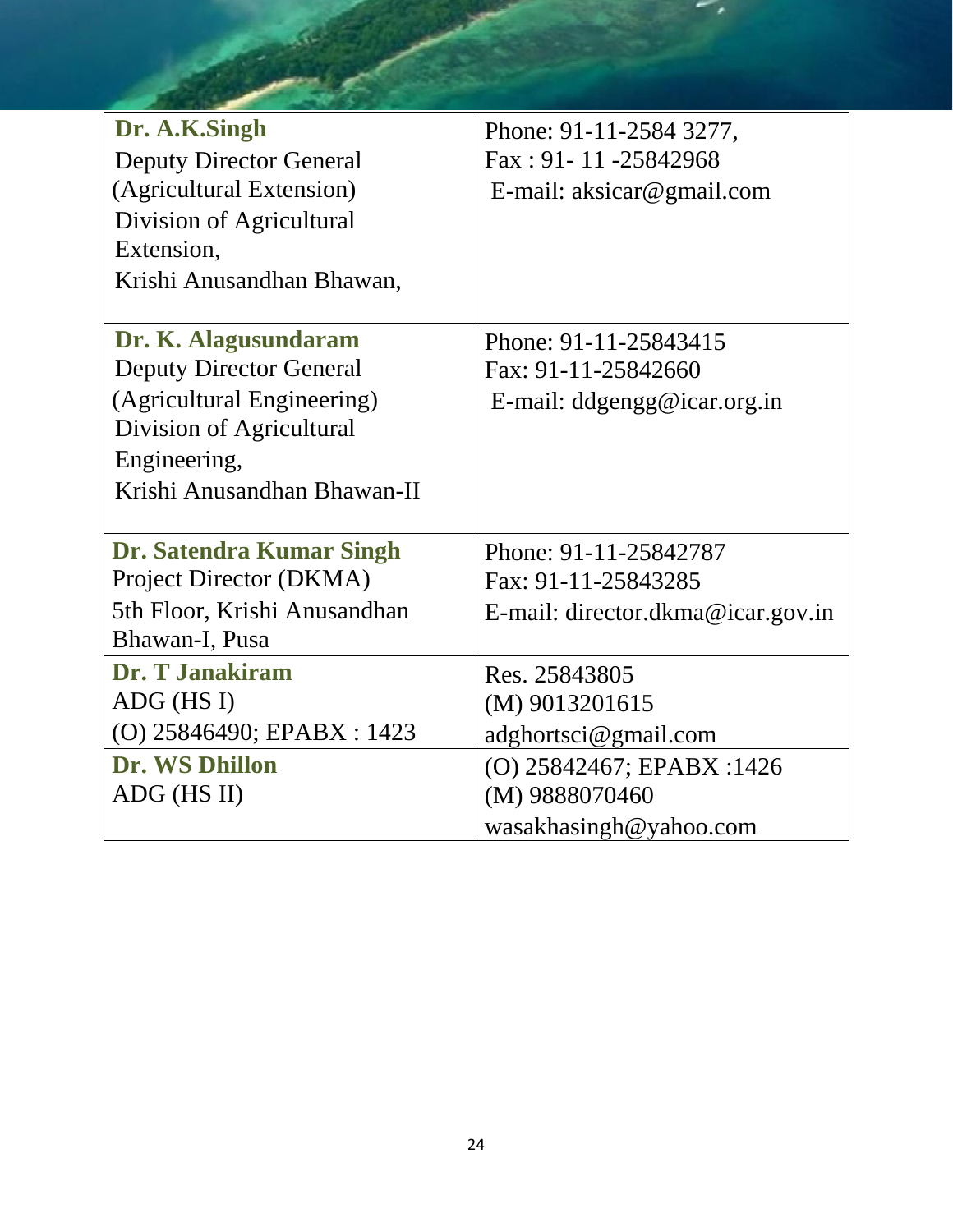### GUEST HOUSE/LIASION OFFICE Guest House, ICAR-CIARI, Port Blair (O)03192-250342